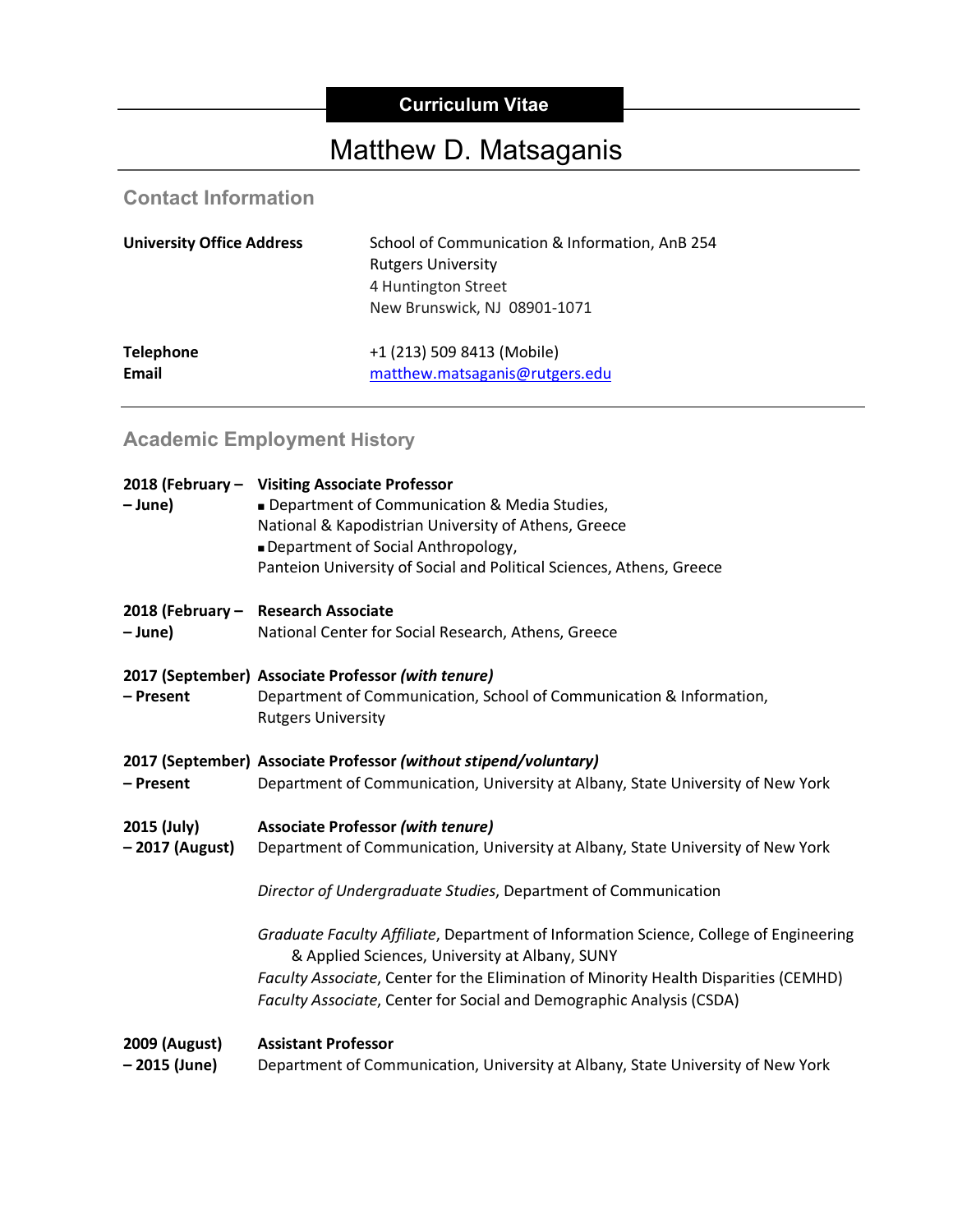| – 2009 (August) | 2008 (September) Post-Doctoral Research Associate<br>Metamorphosis Project (PI & Mentor: Sandra J. Ball-Rokeach), Annenberg School for<br>Communication, University of Southern California - Los Angeles |
|-----------------|----------------------------------------------------------------------------------------------------------------------------------------------------------------------------------------------------------|
| 2007-2011       | <b>Research Fellow</b><br>Tomás Rivera Policy Institute, Los Angeles, California                                                                                                                         |
| 2003-2004       | <b>Adjunct Professor</b><br>Department of Film and Television, Boston University (Los Angeles Program)                                                                                                   |

# **Education**

| 2008 | Ph.D., Communication                                                                                    |
|------|---------------------------------------------------------------------------------------------------------|
|      | Annenberg School for Communication, University of Southern California - Los Angeles                     |
|      | Dissertation: Re-Discovering the Communication Engine of Neighborhood Effects: How the                  |
|      | Interaction of Residents and Community Institutions Impacts Health Literacy and How                     |
|      | It Can Be Leveraged to Improve Health Care Access                                                       |
| 2006 | <b>Geographic Information Science (GIS) Graduate Certificate</b>                                        |
|      | Department of Geography, University of Southern California - Los Angeles                                |
| 2005 | M.A., Communication                                                                                     |
|      | Annenberg School for Communication, University of Southern California - Los Angeles                     |
| 2001 | M.A., Political Communication                                                                           |
|      | School of Communication, Management, & Public Policy, Emerson College - Boston                          |
| 2000 | <b>B.A., Communication &amp; Mass Media Studies</b>                                                     |
|      | Faculty of Communication & Mass Media Studies, National & Kapodistrian University of<br>Athens, Greece. |
|      |                                                                                                         |

# **Publications**

# **REFEREED PUBLICATIONS**

# **a. Books**

**Matsaganis, M.**, Katz, V., & Ball-Rokeach, S. J. (2011). *Understanding ethnic media: Producers, consumers, and societies*. Thousand Oaks, CA; London: SAGE Publications.\*

\*Reviews of the book published in the *Journal of Communication* (2011), *Communications: The European Journal of Communication Research* (2011), the *Australian Journal of Communication* (2011), *Journalism & Mass Communication Quarterly* (2011), and *Journalism & Mass Communication Educator* (2012).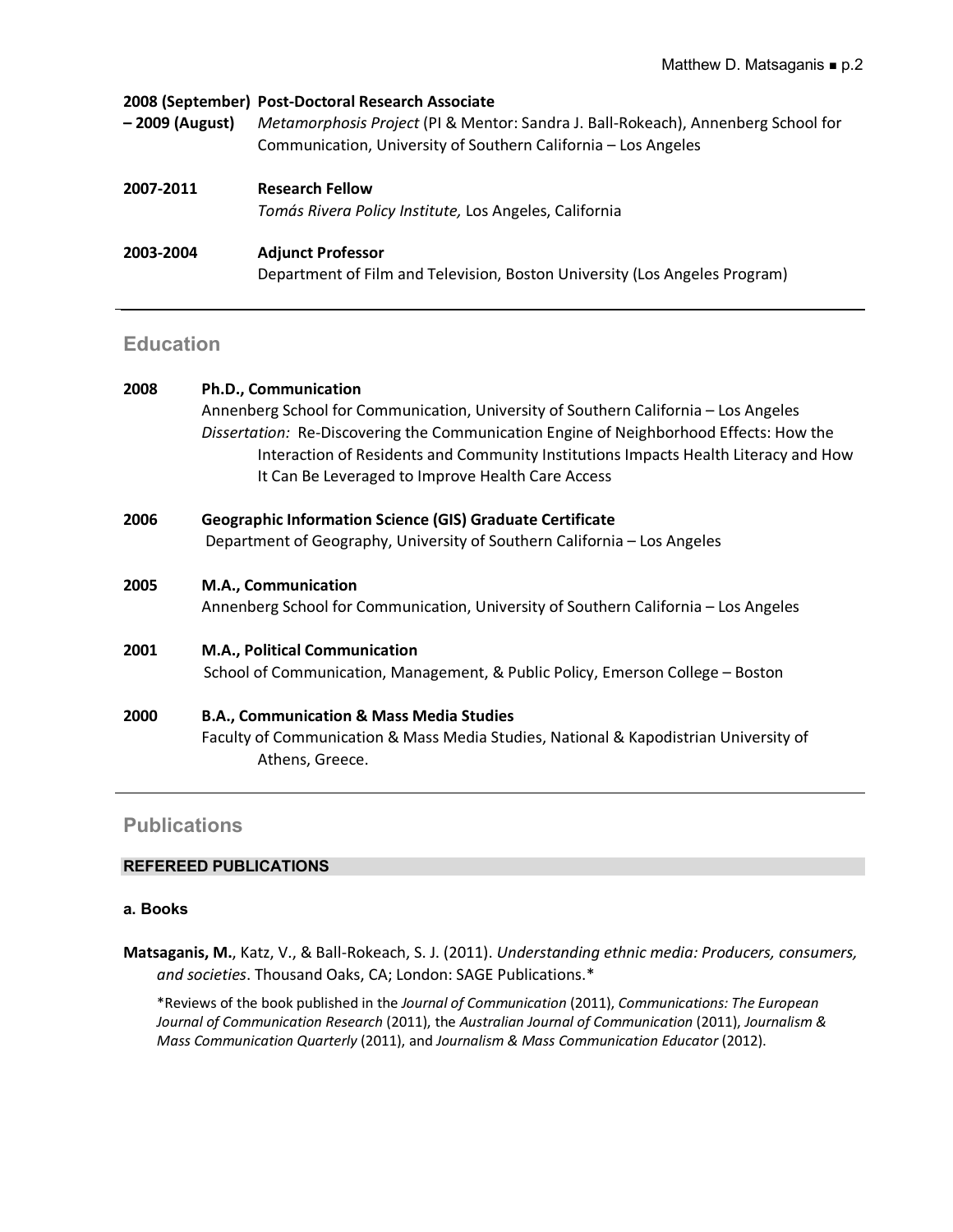# **b. Edited Books**

- Yu, S., & **Matsaganis, M. D.** (Eds.) (2019). *Ethnic media in the digital age.* New York, NY: Routledge.
- Kim, Y.-C., **Matsaganis, M. D.**, Wilkin, H. A., & Jung, J.-Y. (Eds.) (2018). *The communication ecology of 21st century urban communities*. New York, NY: Peter Lang.
- **Matsaganis, M. D.**, Gallagher, V., & Drucker, S. (Eds.) (2013). *Communicative cities and urban communication in the 21st century.* New York, NY: Peter Lang.

#### **c. Journal Articles**

# *Denotes graduate student collaborator.*

- Matsaganis, M. D., Jo, H.<sup>#</sup>, & Seo, M. (2017). Individuals' psychosocial responses to the economic crisis and the media: Lessons learned from New York. *Επιστήμη και Κοινωνία [Science and Society] , 36*, 105—144. doi:10.12681/sas.15759
- **Matsaganis, M. D.** (2016). Multi- and mixed-methods approaches to urban communication research: A synthesis and the road ahead. *International Journal of Communication, 10*, 1331—1350.
- **Matsaganis, M. D.** (2015). How do the places we live in impact our health? Challenges for, and insights from, communication research. In E. L. Cohen (Ed.), *Communication Yearbook 39* (pp. 33–65). New York: Routledge.
- **Matsaganis, M. D.**, & Golden, A. G. (2015). Interventions to address reproductive health disparities among African American women in a small urban community: The communicative construction of a "field of health action." *Journal of Applied Communication Research, 43*(2), 163–184. doi:10.1080/00909882.2015.1019546
- **Matsaganis, M. D.**, & Katz, V. S. (2014; published online first in 2013). How ethnic media producers constitute their communities of practice: An ecological approach. *Journalism: Theory, Practice and Criticism, 15*(7), 926–944. doi:10.1177/1464884913501243

\* *Top 3 Faculty Paper* **award, Journalism Studies division, International Communication Association (ICA).**

- **Matsaganis, M.**, & Seo, M. (2014). Stress in the aftermath of the economic crisis in urban communities: The interplay of media use, perceived economic threat, and community belonging. *Communication Research Reports*, *31*, 303–315. doi:10.1080/08824096.2014.924340
- **Matsaganis, M. D.**, & Wilkin, H. A. (2014). Communicative social capital and collective efficacy as determinants of access to health-enhancing resources in residential communities. *Journal of Health Communication, 20*(4), 377–386. doi:10.1080/10810730.2014.927037
- **Matsaganis, M. D.**, Golden, A. G., & Scott, M.<sup>#</sup> (2014). Communication infrastructure theory and reproductive health disparities: Enhancing storytelling network integration by developing interstitial actors. *International Journal of Communication, 8,* 1495–1515.
- Seo, M., & **Matsaganis, M. D.** (2013). How interpersonal communication mediates the relationship of multichannel communication connections to health-enhancing and health-threatening behaviors. *Journal of Health Communication, 18*, 1002–1020. doi:10.1080/10810730.2013.768726
- Katz, V. S., **Matsaganis, M. D.**, & Ball-Rokeach, S. J. (2012). Ethnic media as partners for increasing broadband adoption and social inclusion. *Journal of Information Policy, 2*, 79–102.
- Wilkin, H., Ball-Rokeach, S., **Matsaganis, M.**, & Cheong, P. (2007). Comparing the communication ecologies of geo-ethnic communities: how people stay on top of their community. *Electronic Journal of Communication, 17*(1–2). Retrieved from www.cios.org/EJCPUBLIC/017/1/01711.HTML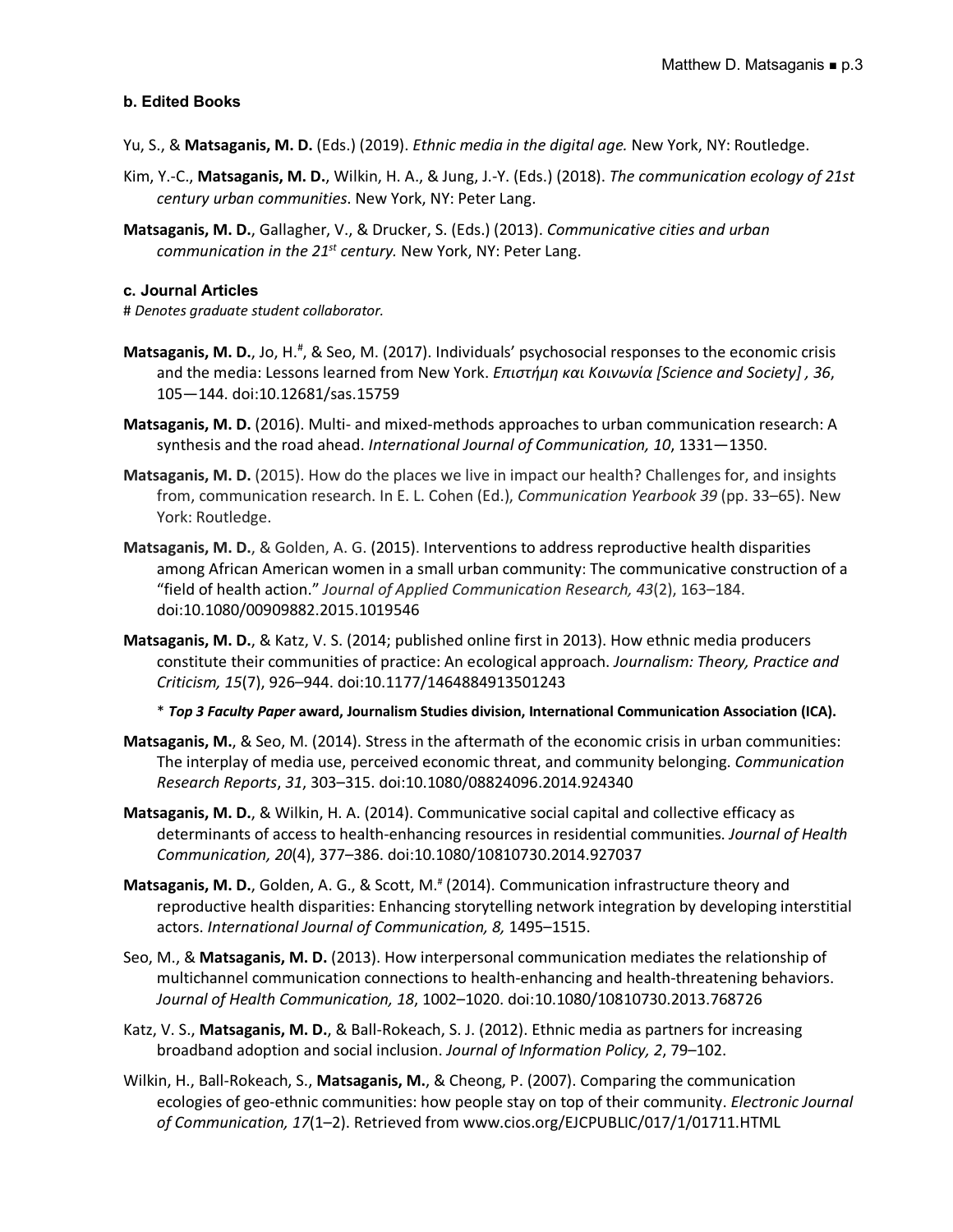- **Matsaganis, M.**, & Payne, J. G. (2005). Agenda setting in a culture of fear: The lasting effects of September 11 on American politics and journalism. *American Behavioral Scientist*, *49*(3), 379–392. doi:10.1177/0002764205282049
- Yuan, Y., Shumate, M., Fulk, J., Bryant, A., Monge, P., & **Matsaganis, M.** (2005). Individual participation in organizational information commons: The impact of team level social influence and technologyspecific competence. *Human Communication Research*, *31*(2), 212–240. doi:10.1111/j.1468- 2958.2005.tb00870.x
- Payne, J. G., & **Matsaganis, M.** (2002). Media as agents of diplomacy: U.S. and Saudi relations post-September 11. *Media Ethics, 13*(2), 10 & 31–34.
- **Matsaganis, M.**, & Weingarten, C. (2001). The 2000 U.S. Presidential debate versus the 2000 Greek Prime Minister debate: A comparative analysis. *American Behavioral Scientist, 44*(12)*,* 2398–2410. doi:10.1177/00027640121958393

# **d. Book Chapters**

# *Denotes graduate student collaborator.*

- Petraki, M., & **Matsaganis, M. D.** (2018). Experiences of and factors contributing to discrimination in Greek hospitals, from the perspective of healthcare users, physicians, nurses, and hospital administrators. In D. Balourdos & N. Sarris (Eds.), *Tackling multiple discrimination in Greece: delivering equality through active participation and enabling policy interventions*. Athens, Greece: National Center for Social Research.
- **Matsaganis, M. D.**, & Wilkin, H. A. (2018). Designing research to diagnose and transform urban community communication infrastructures. In Y.-C. Kim, M. D. Matsaganis, H. A. Wilkin, & J.-Y. Jung, (Eds.), *The communication ecology of 21st century urban communities*. New York, NY: Peter Lang.\*

\**Chapter is part of an edited volume listed above.*

Wilkin, H. A., **Matsaganis, M. D.**, & Golden, A. G. (2018). Community health interventions: Implementing communication infrastructure theory-based strategies in the field. In Y.-C. Kim, M. D. Matsaganis, H. A. Wilkin, & J.-Y. Jung, (Eds.), *The communication ecology of 21st century urban communities*. New York, NY: Peter Lang.\*

\**Chapter is part of an edited volume listed above.*

- **Matsaganis, M. D.**, & Ahadi, D. (2018). Ethnic media and acculturation. In Y. Y. Kim (Ed.), *International Encyclopedia of Intercultural Communication*. Malden, MA: Wiley & Sons.
- **Matsaganis, M. D.** (2017). The communication infrastructure that supports life in the city and enables urban community change. In G. Aiello, M. Tarantino, & K. Oakley (Eds.), *Communicating the city* (pp. 113-130). New York, NY: Peter Lang.
- **Matsaganis, M. D.**, & Katz, V. S. (2016). Ethnic media and the social incorporation of new Americans. In L. Friedland & M. Lloyd (Eds.), *The communication crisis in America and how to fix it* (pp. 77-89). Palgrave Macmillan.
- **Matsaganis, M.**, & Gallagher, V. (2013). The making of communicative cities in the 21<sup>st</sup> century. In M. Matsaganis, V. Gallagher, & S. Drucker (Eds.), *Communicative cities and urban communication in the 21st Century* (pp. 1-10). New York, NY: Peter Lang Publishing.\*

\**Chapter is part of an edited volume listed above.*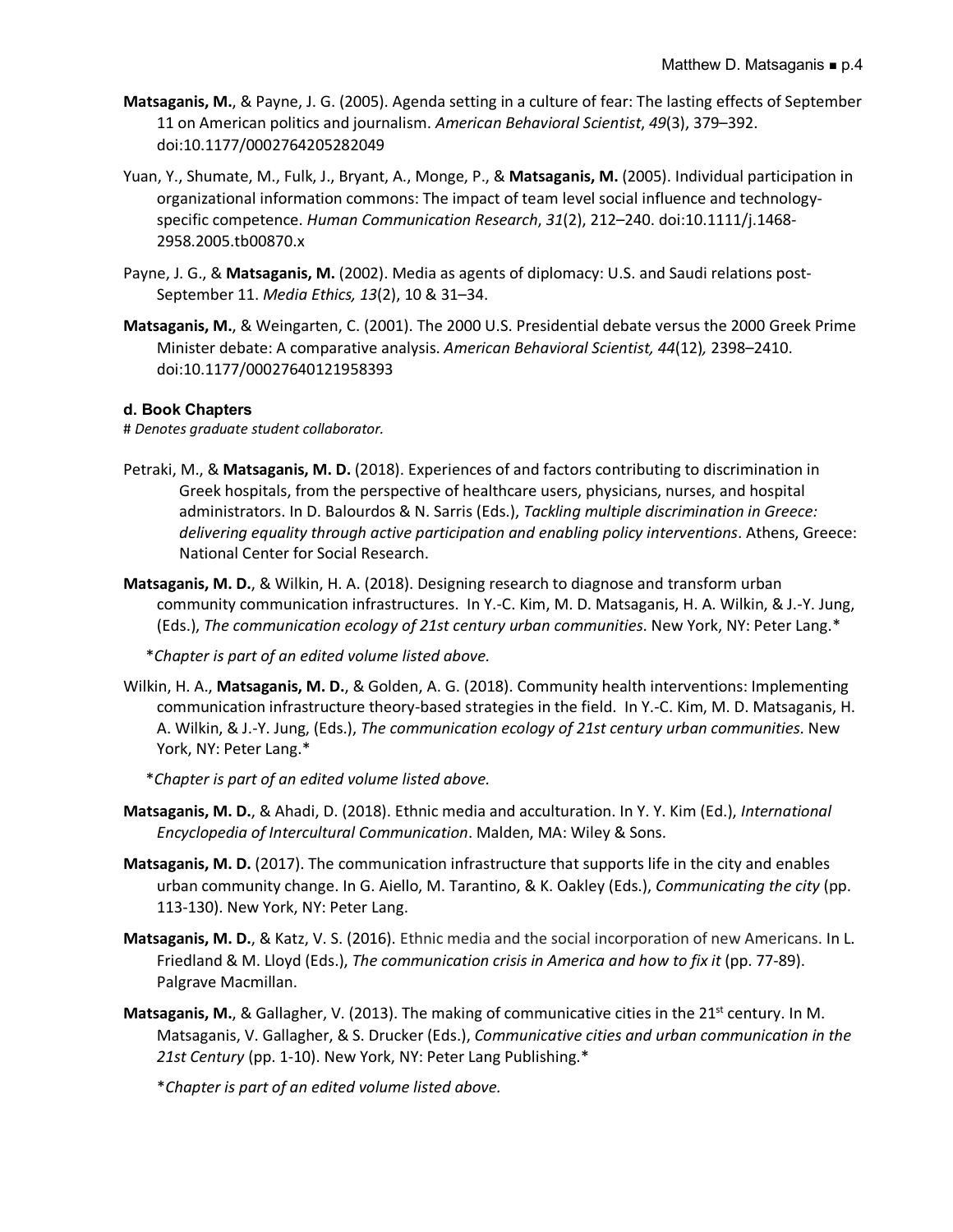- **Matsaganis, M.** (2007). Neighborhood effects and the invisible motor of community change. In G. Burd, S. Drucker, & G. Gumpert (Eds.), *The urban communication reader* (pp. 73–103). Cresskill, NJ: Hampton Press.
- Ratzan, S., **Matsaganis, M.**, & Payne, J. G. (2003). Health and medical reporting. In D. Johnston (Ed.). *Encyclopedia of International Media and Communications* (Vol. 2, pp. 319-327)*.* Elsevier Science (USA), Academic Press, Inc.

# **e. Peer-Reviewed Research & Policy Reports**

**Matsaganis, M. D.** (2011). *Broadband adoption and Internet use among U.S. Latinos*. Los Angeles, CA; Washington, D. C.: Tomás Rivera Policy Institute and Time Warner Cable Research Program on Digital Communications.

# **f. Peer-Reviewed Conference Proceedings**

**Matsaganis, M.**, & Payne, J. G. (2002). September 11 and the call for leadership: Mayor of New York Rudolph Giuliani and British Prime Minister Tony Blair. *Business Research Yearbook: Global Business Perspectives, 9,* 642–646. International Academy of Business Disciplines (IABD).

# **NON-REFEREED PUBLICATIONS**

#### **Research Reports & White Papers**

# *Denotes graduate student collaborator.*

- Matsaganis, M. D., Zhou, X.<sup>#</sup>, Cui-Laughton, C.<sup>#</sup>, & Zheng, Z.<sup>#</sup> (2016). New York City's ethnic media in the *digital age*. University at Albany, State University of New York and Center for Community and Ethnic Media.
- **Matsaganis, M.** (2009). *The social impact of Voice and Video-over-IP technology on Latinos*. Tomás Rivera Policy Institute and the Community Technology Foundation of California (Zero Divide).

#### **MANUSCRIPTS UNDER REVIEW**

# *Denotes graduate student collaborator.*

- Jo, H.<sup>#</sup>, & Matsaganis, M. D. (2019). Determinants of urban community residents' dependency on local communication resources during economic crises.
- Zhou, X.# , & **Matsaganis, M. D.** (2019). Towards reducing digital divides in media production: What accounts for adoption and use of social media among ethnic media producers.

#### **MANUSCRIPTS IN DEVELOPMENT**

- **Matsaganis, M.,** & Petraki, M. (2019a). Coping with health effects of the Great Recession: the role of communication and local communities in Greece.
- **Matsaganis, M.,** & Petraki, M. (2019b). A diagnosis for and a prescription to eliminate discrimination in Greek hospitals.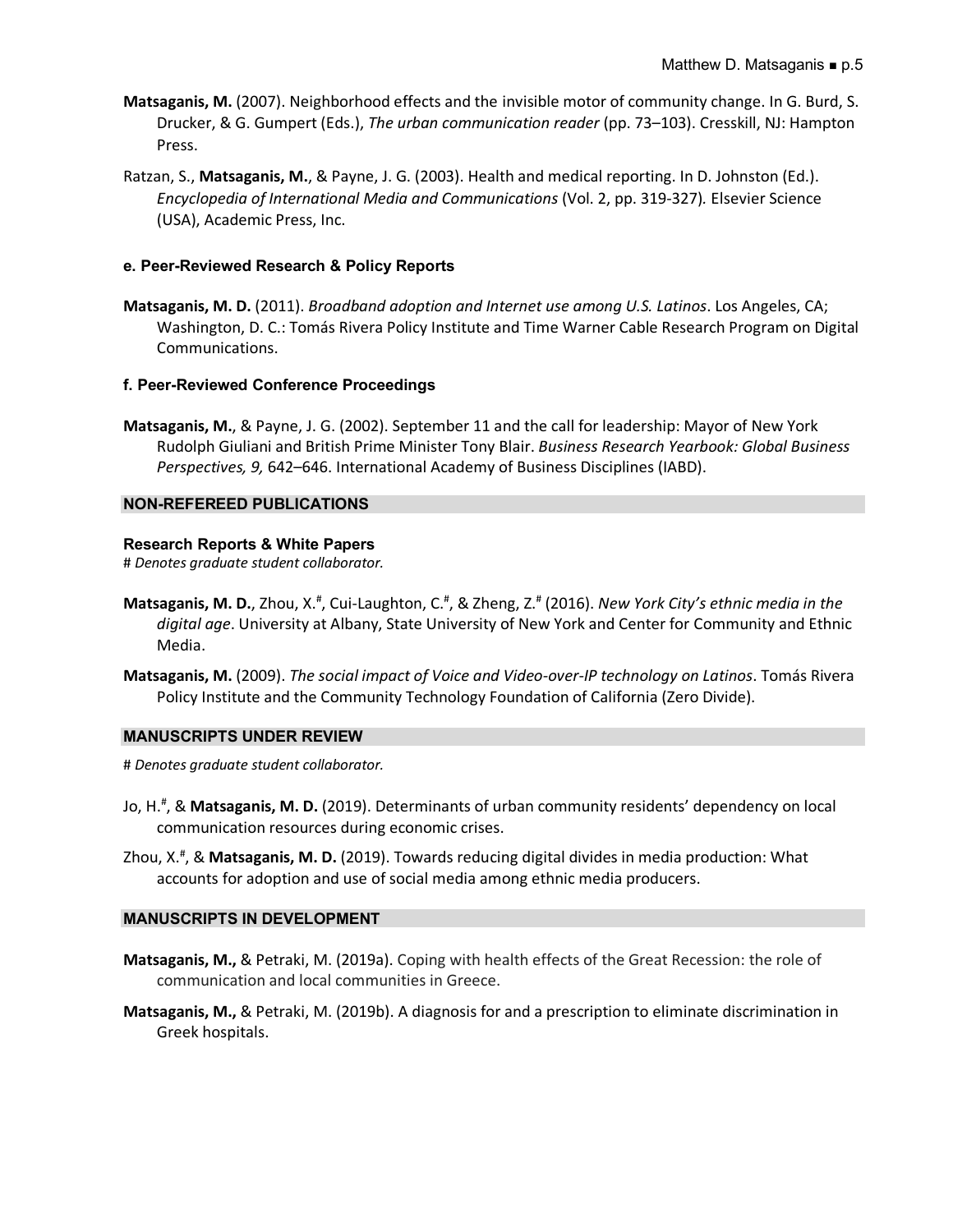# **Research Grants**

# **EXTERNAL AWARDS**

# **Weathering the Economic Crisis in Greece and Its Health Effects: Investigating Individual and Family Coping Strategies, and How Communication and Local Communities Determine Their Success, 2017-2018 Fulbright Scholarship**

- *Principal Investigator*
- The ongoing economic crisis in Greece has had widespread effects; among the most alarming have been the effects on the population's health. The goals of the research proposed are to: identify individuals and families from the most disadvantaged neighborhoods of Athens that are weathering these effects successfully, document coping strategies they employ, and investigate determinants of their success. This research will be complemented by teaching a graduate course at the National and Kapodistrian University of Athens on "Communication, Communities, and Health," with an emphasis on the relationship between economic crises and health, by lecturing in courses at Panteion University, and developing seminars in collaboration with the Greek National Center for Social Research (EKKE).

# **Broadband Internet Adoption & Ethnic Media Organizations in New York City, 2014-2015 \$10,000**

- § *Principal Investigator*
- § Funded by the *Center for Community and Ethnic Media* (CUNY-Graduate School of Journalism), this research will elucidate how ethnic media producers address challenges and leverage opportunities associated with new communication technologies to better serve local audiences.

# **Overcoming Barriers to African American Women's**  Reproductive Healthcare Seeking, 2012-2015 **\$1,325,322** \$1,325,322

- § *Co-Principal Investigator* (*with* Golden, A. G.)
- § Research funded by the *National Institute on Minority Health and Health Disparities* (of the National Institutes of Health) as part of an Exploratory Center of Excellence grant to the University at Albany's Center for Elimination of Minority Health Disparities.

# **Broadband Adoption and Internet Use among Latinos in Four U.S. Cities, 2010-2011 \$80,000**

- § *Principal Investigator*
- § Grant awarded by the *Time Warner Research Program on Digital Communications* to investigate disparities in broadband adoption rates among Latinos in four major U.S. metropolitan areas: Charlotte (North Carolina), Chicago, Los Angeles and New York.

# **The Social Impact of Voice-over-Internet Protocol Technology on Latinos, 2008 \$50,000**

- § *Principal Investigator*
- § Grant awarded by the *Community Technology Foundation of California (Zero Divide)* for a pilot study to assess the potential of employing Voice and Video-over-Internet Protocol (VoIP) communication technologies to increase Internet connectedness among Latino families.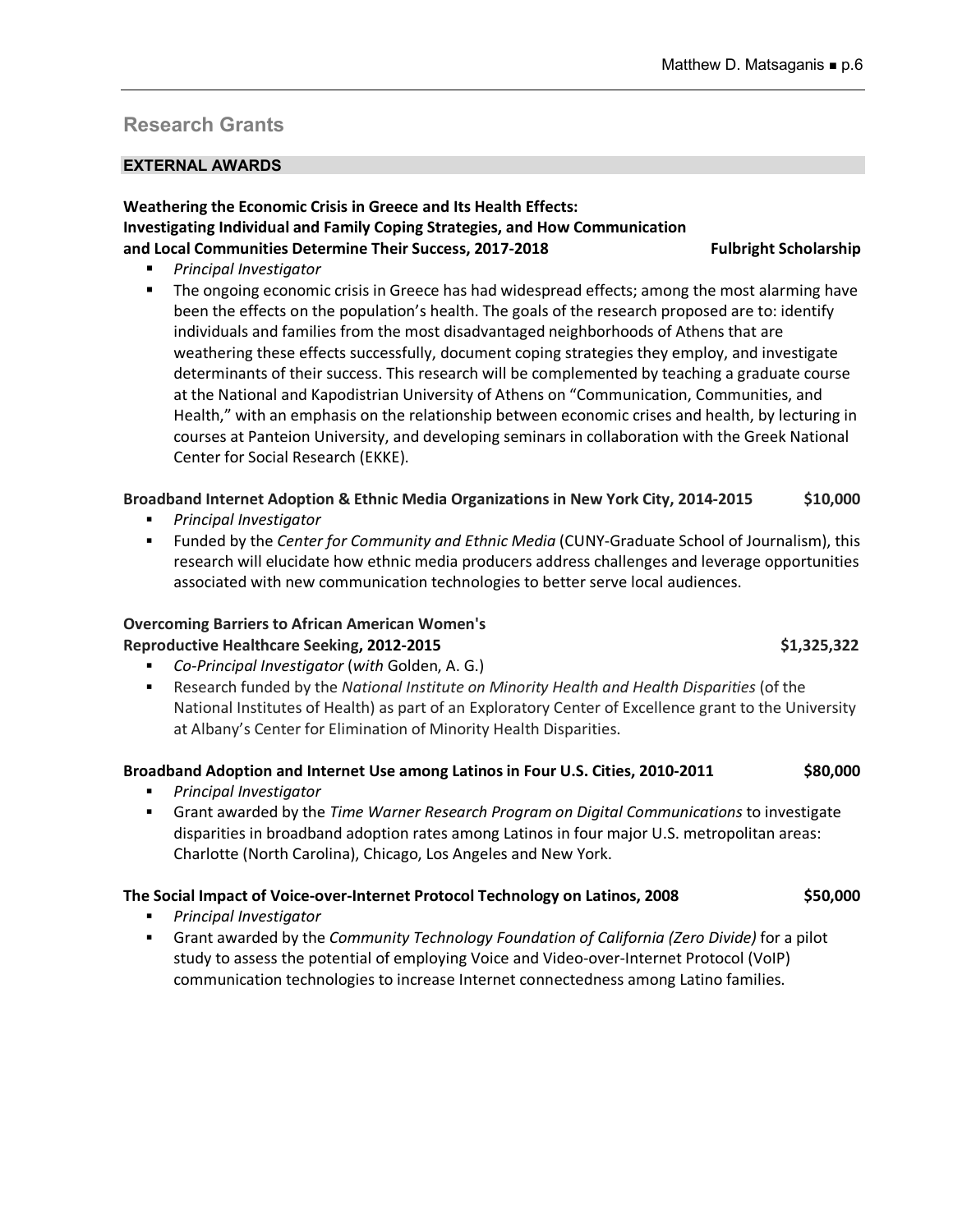#### **INTERNAL AWARDS**

# **Unlocking the Black Box: Understanding Communication Processes In a Gun Violence Reduction Program, 2014-2016 \$2,750 \$2,750**

- § *Co-Principal Investigator* (*with* Golden, A.G., & Bencherki, N.)
- § Funded through the *SUNY-Albany Faculty Research Award Program (FRAP)*, this communityengaged research project, conducted by a team of faculty researchers from the Department of Communication, aims at helping to support the work of the Cure Violence program in Albany to curtail gun violence. Existing research on the Chicago Cease Fire program that the Albany program is modeled after, and preliminary discussions between researchers and program staff point to the fact that program relies heavily on human communication (e.g., between residents and street outreach workers, among residents, and among outreach workers themselves).

#### **Reproductive Healthcare Disparities as a Function of How Women Communicate in Small, Ethnically Diverse Communities, 2010-2014 \$4,690**

- § *Principal Investigator*
- § Project funded through the *SUNY-Albany Faculty Research Awards Program* (\$3,990). Supplemental support provided through the *New York State/United University Professions Individual Development Award Program* (\$700).

# **Project ReBOUND: The Effects of Economic Crises on Urban Communities, 2010-2013 \$4,000**

- § *Co-Principal Investigator* (*with* Seo, M.)
- § Seed grant awarded by the *Department of Communication, University at Albany-SUNY* to support the launching of Project ReBOUND, a research project to investigate the impact of the recent economic crisis on New York urban communities and explore the social mechanisms that influence how residents cope with its effects and its aftermath.

# **How the Interaction of Residents and Community Institutions Impacts Health Literacy and How It Can Be Leveraged to Improve Health Care Access, 2007-2008 \$10,000**

- § *Principal Investigator*
- § Funding provided by the USC Metamorphosis Project to hire two research assistants who worked under my direction on various aspects of the fieldwork necessary for my dissertation. Funding also made possible the purchase of specialized statistical software, and recording equipment.

# **Annenberg Sunnylands Trust, 2005 \$3,000**

- § *Principal Investigator*
- Research grant to participate in the Annenberg Research Methods Summer Doctoral Program in Palm Desert, California.

# **Storytelling for Change: Mobilizing New Immigrants for Civic Action, 2003 \$500**

- Co-Principal Investigator (with Katz, V. S.)
- A study on the lasting effects of a profound mobilization in an underserved, predominantly Latino community in Los Angeles County that pressured LAUSD to build the five schools originally promised and succeeded to oust a corrupt city government was funded by a USC Annenberg School of Communication Research Grant.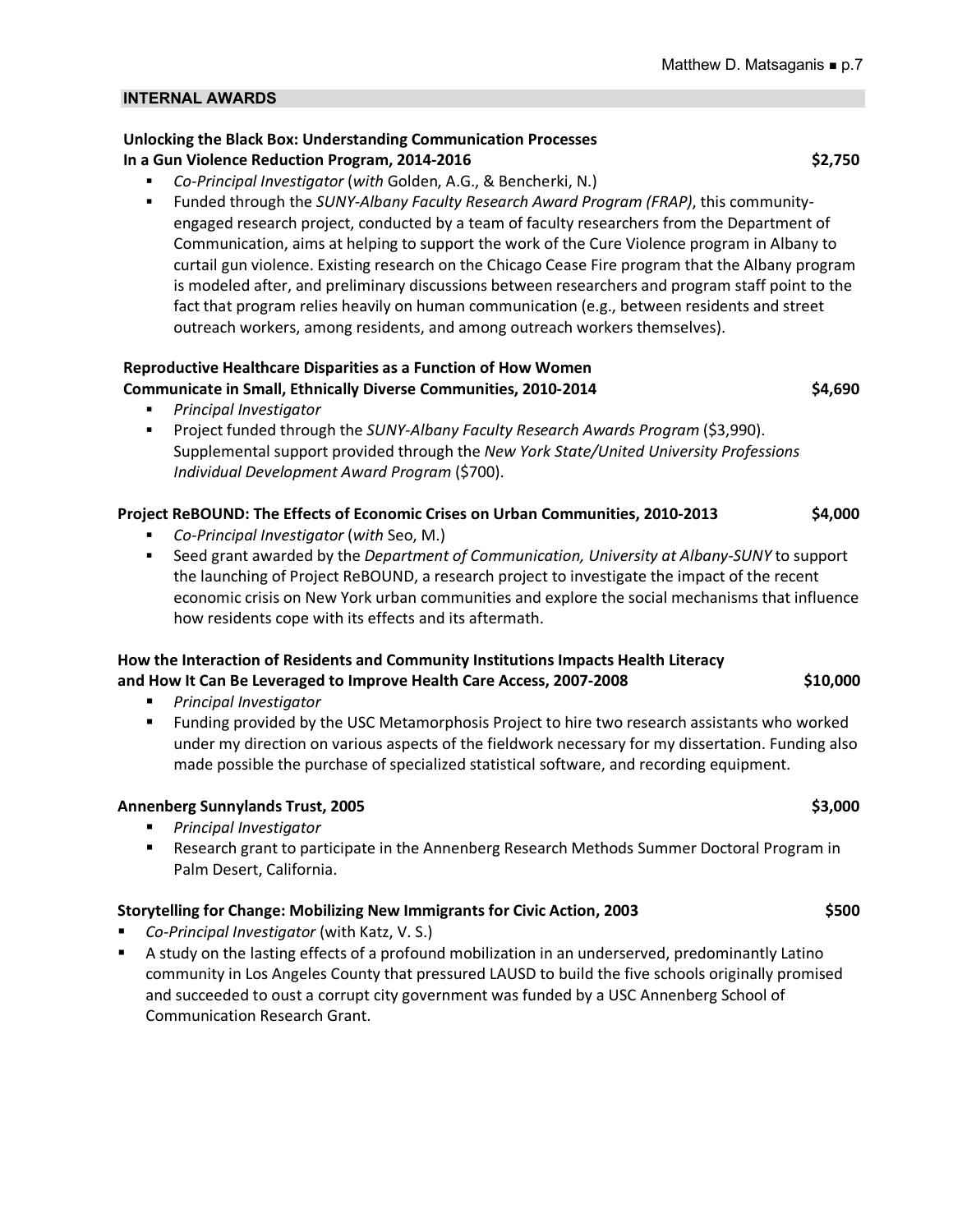# **PENDING GRANT APPLICATIONS**

#### **>EXTERNAL**

# **Deprivation in Local Communities and Multilevel Governance:**

#### **A Pilot Project in Measuring and Tackling Social Inequalities (LOCGOVIN)**

- § Proposal submitted by international consortium led by the Greek National Center for Social Research for funding through the EEA Grants – Norway Grants mechanism.
- *Role: Co-Investigator*

#### **>INTERNAL**

#### **The New Jersey Lung Health Institute: Building a Lung Health Ecosystem in New Jersey**

- § Proposal submitted in response to the Rutgers "Big Ideas Initiative"
- § *Role: Co-Investigator*

# **Awards & Commendations**

#### **2017-18 Fulbright Foundation Scholarship**

 $\triangleright$  Recipient of award through the Fulbright U.S. Scholars Program to conduct research and teach on the health effects of the ongoing economic crisis on disadvantaged communities in Athens, Greece.

- **2015 Award in Support of University-Wide Online Teaching Initiative, University at Albany (SUNY)** Ø Recipient of funding to develop a fully online undergraduate level course on *Communication & Global Organizations* (implemented first as an 8-week long course in Spring 2016).
- **2014 Award in Support of University-Wide Online Teaching Initiative, University at Albany (SUNY)** Ø Recipient of funding to develop a hybrid format graduate level course on *Health Literacy: Patients, Organizations, & Societies* (cross-registered in the Communication Department and the School of Public Health; first taught in Spring 2015).

# **2013 Top 3 Faculty Paper Award**

Ø Award by International Communication Association for co-authored paper (with V. S. Katz), entitled "How ethnic media producers constitute their communities of practice: An ecological approach."

**2013 President's Award for Exemplary Community Engagement, University at Albany (SUNY)** Ø Co-Recipient with Drs. Annis Golden and Anita Pomerantz for the Women's Health Project, a community-based participatory research project of the Center for the Elimination of Minority Health Disparities at the University at Albany. WHP is funded by the National Institute for Minority Health and Health Disparities of the National Institutes of Health. The purpose of WHP is to inform and assist women in obtaining quality health care. More specifically, it works to encourage women in Hudson, New York, particularly those who face cultural, financial, or geographic barriers, to use services for reproductive health, including screening for breast and cervical cancer.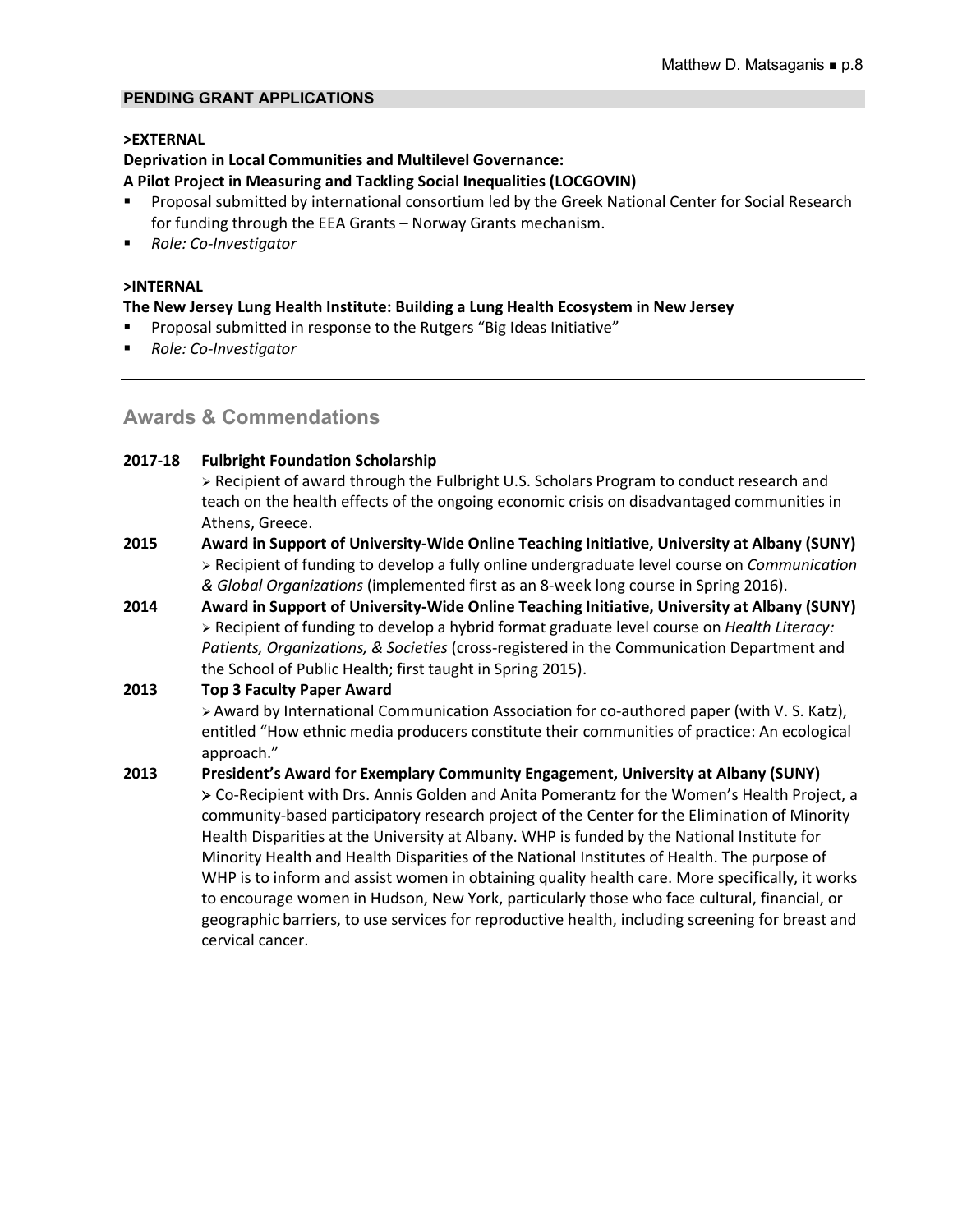| 2007-08 | Tomás Rivera Policy Institute Doctoral Fellowship                                                                                                                                             |
|---------|-----------------------------------------------------------------------------------------------------------------------------------------------------------------------------------------------|
|         | > Founded in 1985, the Tomás Rivera Policy Institute (TRPI) advances informed policy on key                                                                                                   |
|         | issues affecting Latino communities through objective and timely research.                                                                                                                    |
| 2007-08 | Graduate Student in Residence, University of Southern California                                                                                                                              |
|         | >The GSIR serves as representative of the USC graduate and professional student body and                                                                                                      |
|         | acts within the Graduate School to advance salient issues pertaining to fostering the                                                                                                         |
|         | development of an inclusive, scholarly community for all USC graduate/professional students.                                                                                                  |
| 2006    | <b>Oxford University Internet Institute Summer Doctoral Fellowship</b>                                                                                                                        |
|         | > Selected as one of 23 participants in the summer doctoral program of the OII. Funded travel                                                                                                 |
|         | and expenses to the program at Oxford, in the United Kingdom.                                                                                                                                 |
| 2005-06 | Future Professoriate Program; Center for Excellence in Teaching,                                                                                                                              |
|         | <b>University of Southern California</b>                                                                                                                                                      |
|         | > Selected from a university-wide pool of applicants to participate in an intensive year-long                                                                                                 |
|         | program on the development of practical skills and theoretical knowledge necessary for                                                                                                        |
|         | leadership, research, and teaching within the academic field.                                                                                                                                 |
| 2002    | Cecil & Helen Rose Scholarship for the Study of Ethics in Communication,                                                                                                                      |
|         | <b>Emerson College, Boston</b>                                                                                                                                                                |
|         | > Selected for the research conducted on the role of the media as agents of diplomacy in the                                                                                                  |
|         | aftermath of September 11 and particularly in the case of U.S. and Saudi relations.                                                                                                           |
| 2001    | Certificate of Special U.S. Congressional Recognition (November 16)                                                                                                                           |
|         | > Presented 'in recognition of outstanding achievements in journalism, promoting Greek-                                                                                                       |
|         | American friendship and co-operation.'                                                                                                                                                        |
| 2001    | Lambda Pi Eta (ANH) (April 2001)                                                                                                                                                              |
|         | > Inducted as a member to Lambda Pi Eta (LPE), the official communication studies honor                                                                                                       |
|         | society of the National Communication Association (NCA). LPE is an accredited member of the                                                                                                   |
|         | Association of College Honor Societies (ACHS).                                                                                                                                                |
| 1998    | Greek National Institution for Scholarships (I.K.Y., in Greek)                                                                                                                                |
|         | > A merit-based award for outstanding academic performance.                                                                                                                                   |
| 1998    | United States Information Agency (U.S.I.A., U.S. Department of State) (September 1998)                                                                                                        |
|         | > Selected as one of eight journalists working in prominent Greek media to travel to the U.S.<br>for 6 weeks, observe and work with American journalists in various print and broadcast media |
|         | around the country, and interview several state legislators, particularly in the Southern U.S. In                                                                                             |
|         | addition to providing contacts and brokering relationships with universities, media                                                                                                           |
|         | organizations, and political figures, the U.S. Information Agency and the U.S. State Department                                                                                               |
|         | covered all international and domestic travel expenses, lodging, and provided a stipend.                                                                                                      |
|         |                                                                                                                                                                                               |

# **Refereed & Invited Presentations**

*Matthew Matsaganis has delivered over 50 presentations at academic and professional conferences, including conferences of the International Communication Association (ICA), the International Association for Media and Communication Research (IAMCR), the American Public Health Association (APHA), the Centers for Disease Control and Prevention (CDC), the National Communication Association (NCA), and the American Sociological Association (ASA). He has also presented his work at the Kentucky Conference on Health Communication (KCHC), the D.C. Health Communication Conference, and the International Conference of the Union for Democratic Communications. A list of presentations follows.*

# **REFEREED CONFERENCE PAPERS & PRESENTATIONS**

# *Denotes graduate student author.*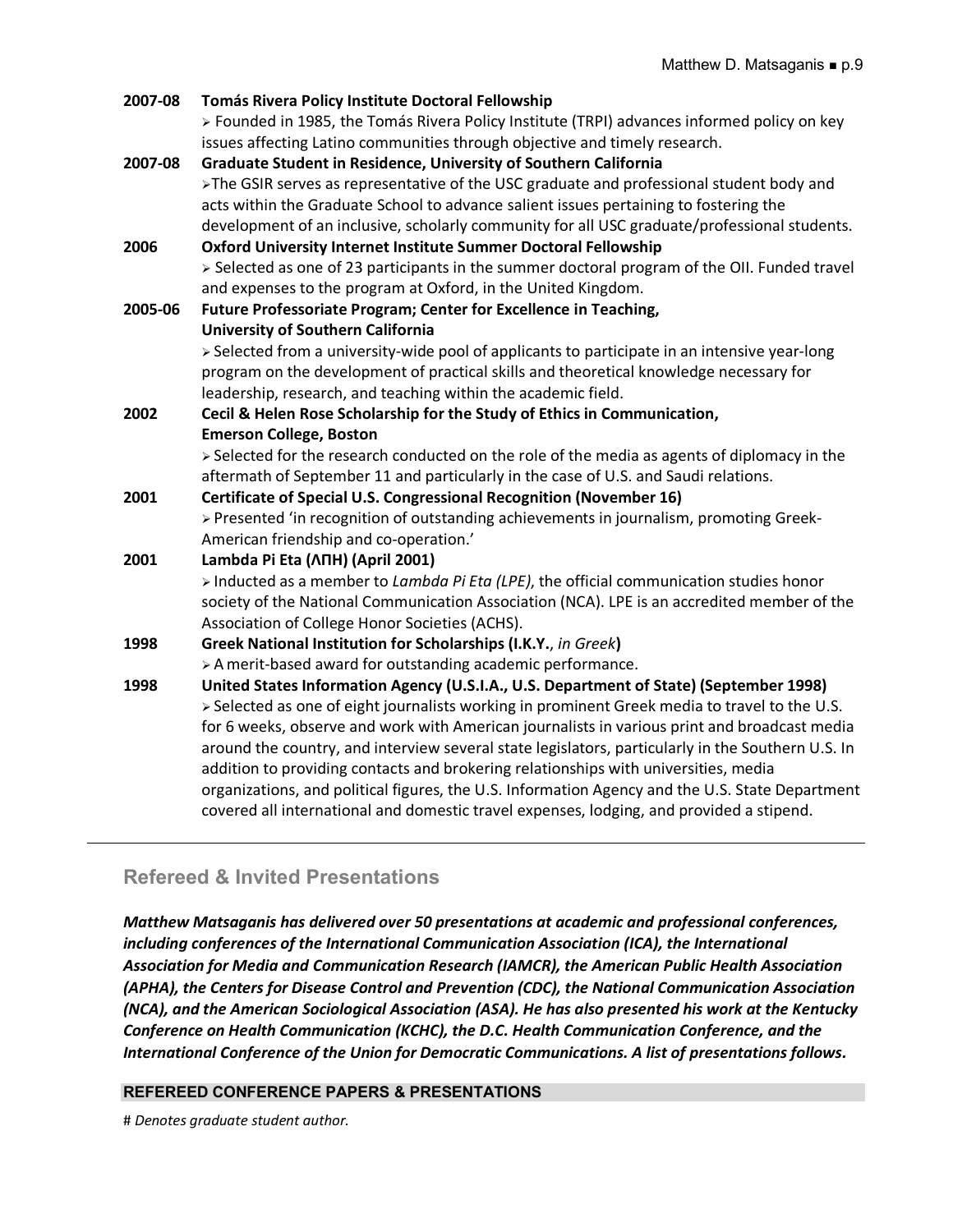- **Matsaganis, M. D.**, & Petraki, M. (2019, April). *Coping with health effects of the Great Recession: the role of communication and local communities in Greece.* 5th Biennial D.C. Health Communication conference (DCHC), Fairfax, VI.
- **Matsaganis, M.**, & Petraki, M. (2018, December). *Experiences of and factors contributing to discrimination in Greek hospitals from the perspective of healthcare users and providers*. Paper presented at the international conference on "Tackling Multiple Discrimination in Greece: Delivering equality by active exploration and enabling policy interventions," Athens, Greece.
- **Matsaganis, M.**, & Yu, S. (2018, June). *Ethnic media's adaptation to the digital media environment and implications for communication within and across ethnic communities.* Paper presented at the annual conference of the International Association for Media and Communication Research (IAMCR), Eugene, Oregon.
- **Matsaganis, M.** (2018, February). *Individuals' psychosocial responses to the economic crisis and the media: Lessons learned from New York*. Paper presented at the international conference on "Tackling Multiple Discrimination in Greece: Delivering equality by active exploration and enabling policy interventions," Athens, Greece.
- Jo, H.# , & **Matsaganis, M. D.** (2017, May). *Determinants of urban community residents' dependency on local communication resources during economic crises*. Accepted for presentation at the annual conference of the International Communication Association, San Diego, California.
- Zhou, X.# , & **Matsaganis, M. D.** (2017, May). *Towards reducing digital divides in media production: What accounts for adoption and use of social media among ethnic media producers*. Accepted for presentation at the annual conference of the International Communication Association, San Diego, California.
- **Matsaganis, M.** (2016, June). *How do the places we live in impact our health? Challenges for, and insights from, communication research*. Paper presented at the annual conference of the International Communication Association, Fukuoka, Japan.
- Wilkin, H., & **Matsaganis, M.** (2016, June). *Implementing communication infrastructure theory-based strategies in community health access interventions: Lessons learned from two projects*. Paper presented at the annual conference of the International Communication Association, Fukuoka, Japan.
- **Matsaganis, M.**, & Seo, M. (2016, June). *How community context shapes a city's residents' capacity to cope with stress in the aftermath of an economic crisis: The case of New York City and Project ReBOUND*. Paper presented at the international conference on "Communication and the City: The Role of the Community," Seoul, S. Korea.
- Bencherki, N., Golden, A., & **Matsaganis, M.** (2015, November). Communication processes in a community-based gun violence reduction program: Challenges in managing the visible and the invisible. Paper presented at the annual conference of the National Communication Association (NCA), Las Vegas, NV.
- **Matsaganis, M. D.**, & Wilkin, H. A. (2015, May). *Mapping and reconstructing "fields of health action" in disadvantaged urban communities: Implications for health, design, and policy interventions*. EDRA 46 Los Angeles (Environmental Design Research Association), Los Angeles, CA.
- Brandow, C.# , & **Matsaganis, M. D.** (2015, April). *How differential participation in a community intervention is related to variations in reproductive health knowledge and healthcare-seeking among women in an urban community.* 3<sup>rd</sup> Biennial D.C. Health Communication conference (DCHC), Fairfax, VI.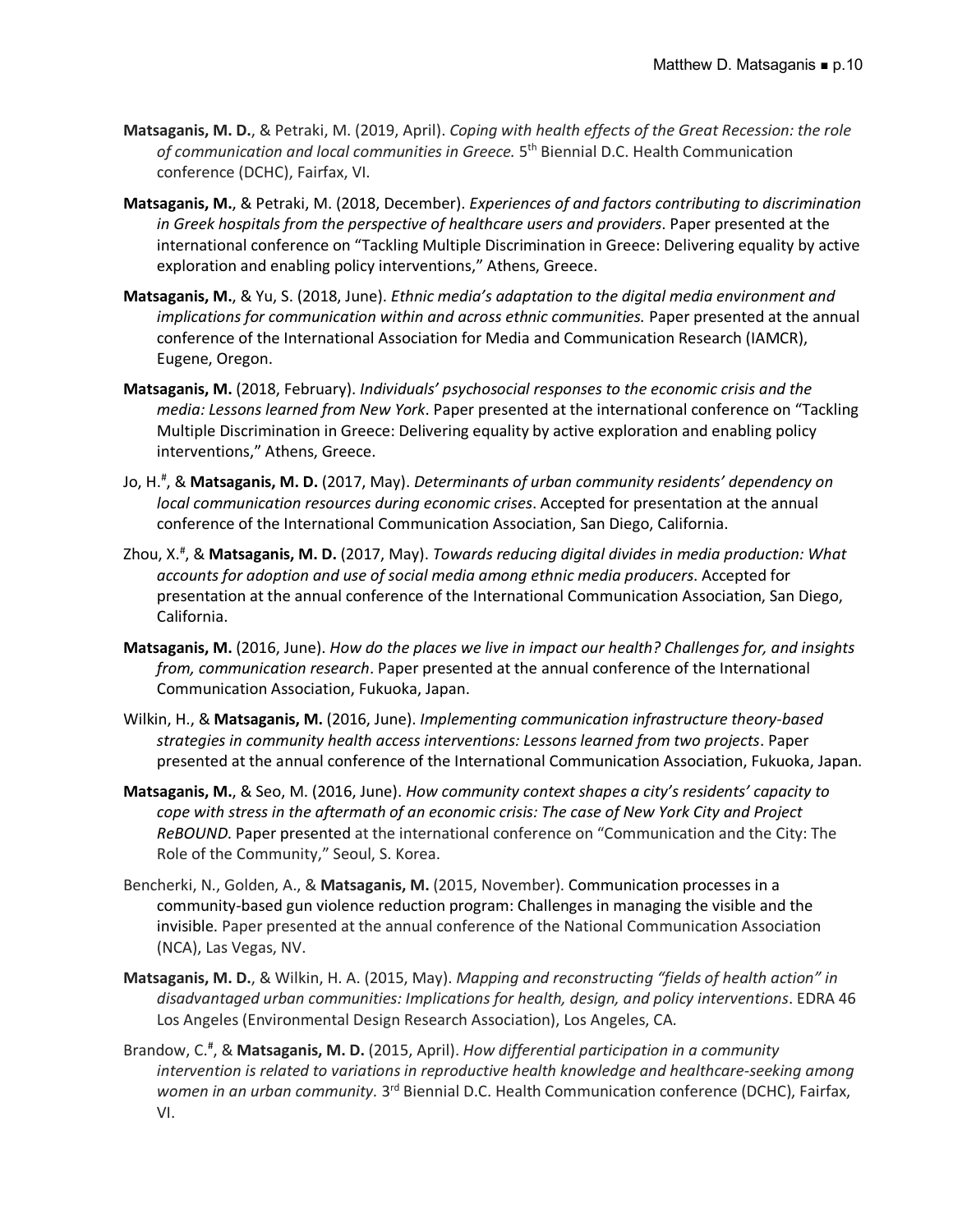- **Matsaganis, M. D.**, Wilkin, H. A., & Golden, A. G. (2014, November). *Mapping "fields of health action" in two disadvantaged urban communities: Implications for health communication interventions*. Paper accepted for presentation at the annual conference of the National Communication Association (NCA), Chicago, IL.
- Wilkin, H. A., **Matsaganis, M. D.**, & Golden, A. G. (2014, November). *A social ecological approach to community-based health communication interventions*. Paper accepted for presentation at the annual conference of the American Public Health Association (APHA), New Orleans, LA.
- **Matsaganis, M. D.**, & Golden, A. G. (2014, August). *Challenges to addressing reproductive health disparities in a smaller urban setting*. Paper presented at the annual conference of the Society for the Study of Social Problems (SSSP), San Francisco, CA.
- **Matsaganis, M. D.** (2014, May). *Broadband adoption among Latinos in the U.S.: Lessons learned for promoting digital and social Inclusion*. Paper presented at a special International Communication Association pre-conference on "Communication and 'the good life' around the world after two decades of the digital divide, Seattle, WA.
- **Matsaganis, M. D.**, & Golden, A. G. (2014, April). *Does size really matter? Place-based challenges to addressing reproductive health disparities in a smaller urban setting*. Paper presented at the biennial Kentucky Conference for Health Communication, Lexington, KY.
- Seo, M., & **Matsaganis, M. D.** (2014, April). *The dual effect of being part of a well-connected community and subjective socioeconomic status on economic stress and depression*. Competitive poster presented at the biennial Kentucky Conference for Health Communication, Lexington, KY.
- Golden, A. G., & **Matsaganis, M. D.** (2013, November). *The power of peers to connect: A community-based reproductive health intervention*. Paper presented at annual conference of the National Communication Association, Washington, DC.
- **Matsaganis, M. D.** (2013, June). *The making of 21st century communicative cities from a communication infrastructure theoretical perspective*. Paper presented at the ICA Pre-Conference on Communication and the City: Voices, Spaces, Media, Leeds, United Kingdom.
- **Matsaganis, M. D.**, & Golden, A. G. (2013, June). *Does size really matter? Combating reproductive health disparities in a small city through a communication infrastructure approach.* Presentation at the annual conference of the International Communication Association, London, United Kingdom.
- **Matsaganis, M. D.**, & Katz, V. S. (2013, June). *How ethnic media producers constitute their communities of practice: An ecological approach*. Paper presented at the annual conference of the International Communication Association, London, United Kingdom.

#### **\****Top Three Faculty Paper award***, ICA, Journalism Studies Division.**

- **Matsaganis, M. D.**, Wilkin, H. A. (2013, June). *The communicative construction of civic engagement and access to health-enhancing resources in ethnically-diverse residential communities*. Paper presented at the annual conference of the International Communication Association, London, United Kingdom.
- **Matsaganis, M. D.**, Golden, A. G., & Scott, M. (2013, June). *A communication infrastructure approach to reproductive health disparities: Engaged research as a storytelling network intervention*. Paper presented at the annual conference of the International Communication Association, London, United Kingdom.
- Golden, A. G., **Matsaganis, M. D.**, & Curry, R. (2012, October). *Multilevel analysis of an academiccommunity collaboration to reduce reproductive health disparities through a sustainable community intervention.* Competitive poster presented at the 2012 Summit on the Science of Eliminating Health Disparities, National Harbor, MD.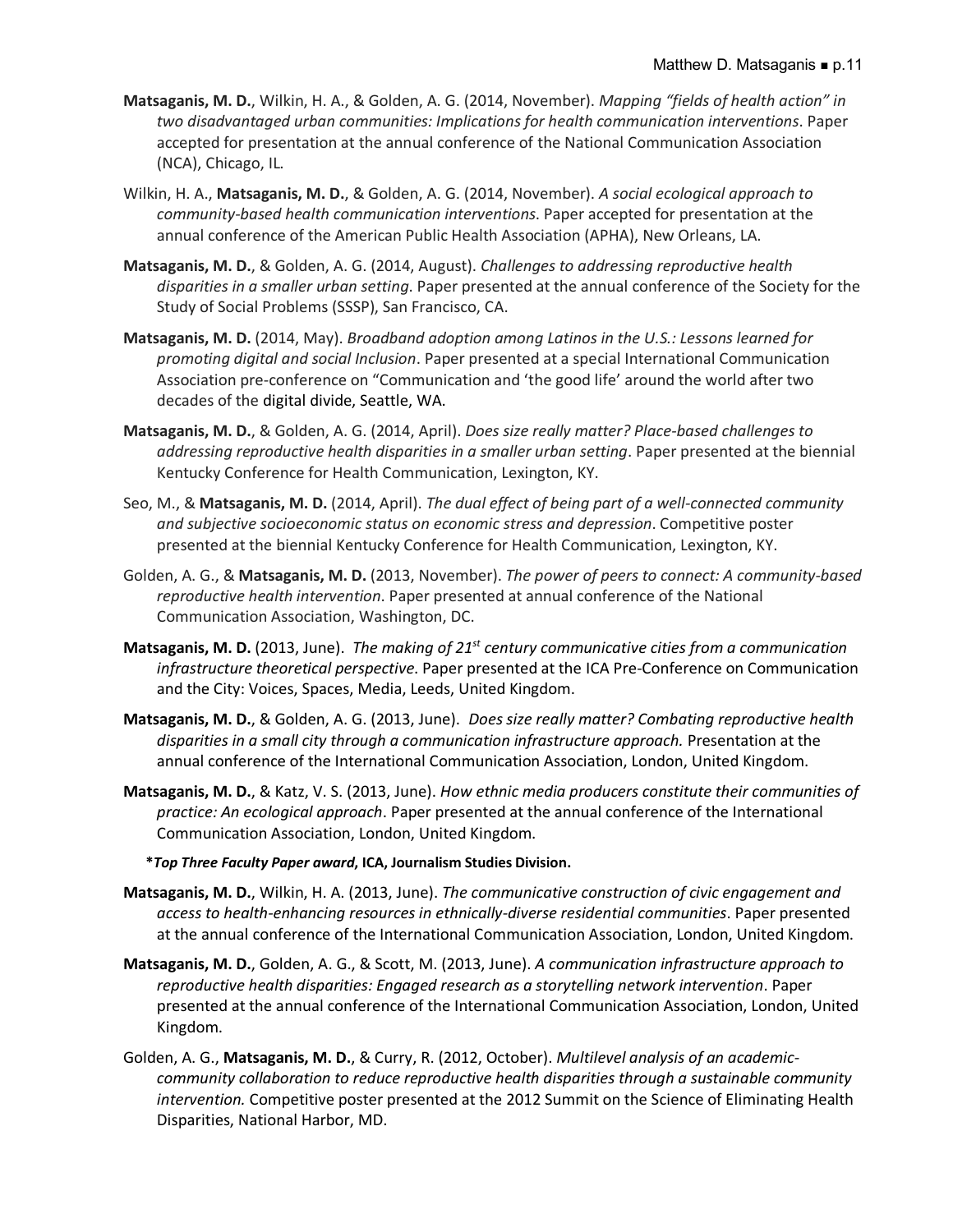- **Matsaganis, M. D.**, & Katz, V. S. (2012, May). *How Latino migration flows and Latino media growth influence local communities in the U.S.* Paper presented at the annual conference of the International Communication Association, Phoenix, AZ.
- Seo, M., & **Matsaganis, M.** (2011, November). *How interpersonal communication mediates the relationship of multichannel communication connections to health-enhancing and health-threatening behaviors*. Paper presented at the annual conference of the National Communication Association, New Orleans, LA.
- Moran, M., **Matsaganis, M.**, Gonzalez, C., & Schrock, A. (2011, November). *Neighborhood disorder, psychosocial stress, and mass media: the case of Latinos in Los Angeles*. Paper presented at the annual conference of the National Communication Association, New Orleans, LA.
- **Matsaganis, M.**, & Seo, M. (2011, October). *Stress and coping in urban communities in the aftermath of the economic crisis: the interplay of media connections, neighborhood belonging, and perceived threat.* Paper presented at the New York State Communication Association conference, Ellenville, NY.
- **Matsaganis, M. D.**, & Katz, V. S. (2011, July). *Professional challenges of ethnic media journalists.* Paper presented at the annual conference of the International Association of Media and Communication Research (IAMCR), Istanbul, Turkey.
- **Matsaganis, M.**, & Seo, M. (2011, May). *Stress and coping in the aftermath of the economic crisis: a multilevel, communication infrastructure approach.* Paper presented at the International Communication Association conference, Boston, MA.
- Katz, V., & **Matsaganis, M.** (2011, May). *Broadband Internet and ethnic media: Opportunity or threat?* Paper presented at the conference organized by Fordham University and Pennsylvania State University on Digital Diversity: Serving the Public Interest in the Age of Broadband, New York, NY.
- **Matsaganis, M.**, & Seo, M. (2011, April). *Coping with economic stress as a function of how individuals and communities communicate: Project ReBOUND, Wave 1*. Paper presented at the Biennial Washington, D.C. Health Communication Conference, Fairfax, VA.
- Seo, M., & **Matsaganis, M.** (2010, October). *Investigating the interaction of Internet use and interpersonal communication to reduce health disparities*. Paper presented at the New York State Communication Association conference, Ellenville, NY.
- **Matsaganis, M.** (2010, June). *How do community institutional resources enable health care access in diverse ethnic communities?* Paper presented at the International Communication Association conference, Singapore.
- **Matsaganis, M.** (2009, November). *How the interaction of residents and community institutions impacts health literacy and how it can leveraged to improve health care access*. Paper presented at the American Public Health Association, Philadelphia, PA.
- Moran, M., Lapsansky, C., Katz, V., & **Matsaganis, M.** (2009, November). *Engaging residents for improved community health: partnering with the California Endowment in South Los Angeles*. Paper presented at the National Communication Association Conference, Chicago, IL.
- **Matsaganis, M.** (2009, October). *The social impact of Voice-over-IP on new immigrant communities: lessons learned in Los Angeles Latino communities*. Paper presented at the New York State Communication Association, Ellenville, NY.
- **Matsaganis, M.** (2007, November). *Harnessing the power of neighborhood communication networks to build health literacy in diverse urban communities*. Paper presented at the National Communication Association Conference/Urban Communication Foundation Conference, Chicago, IL.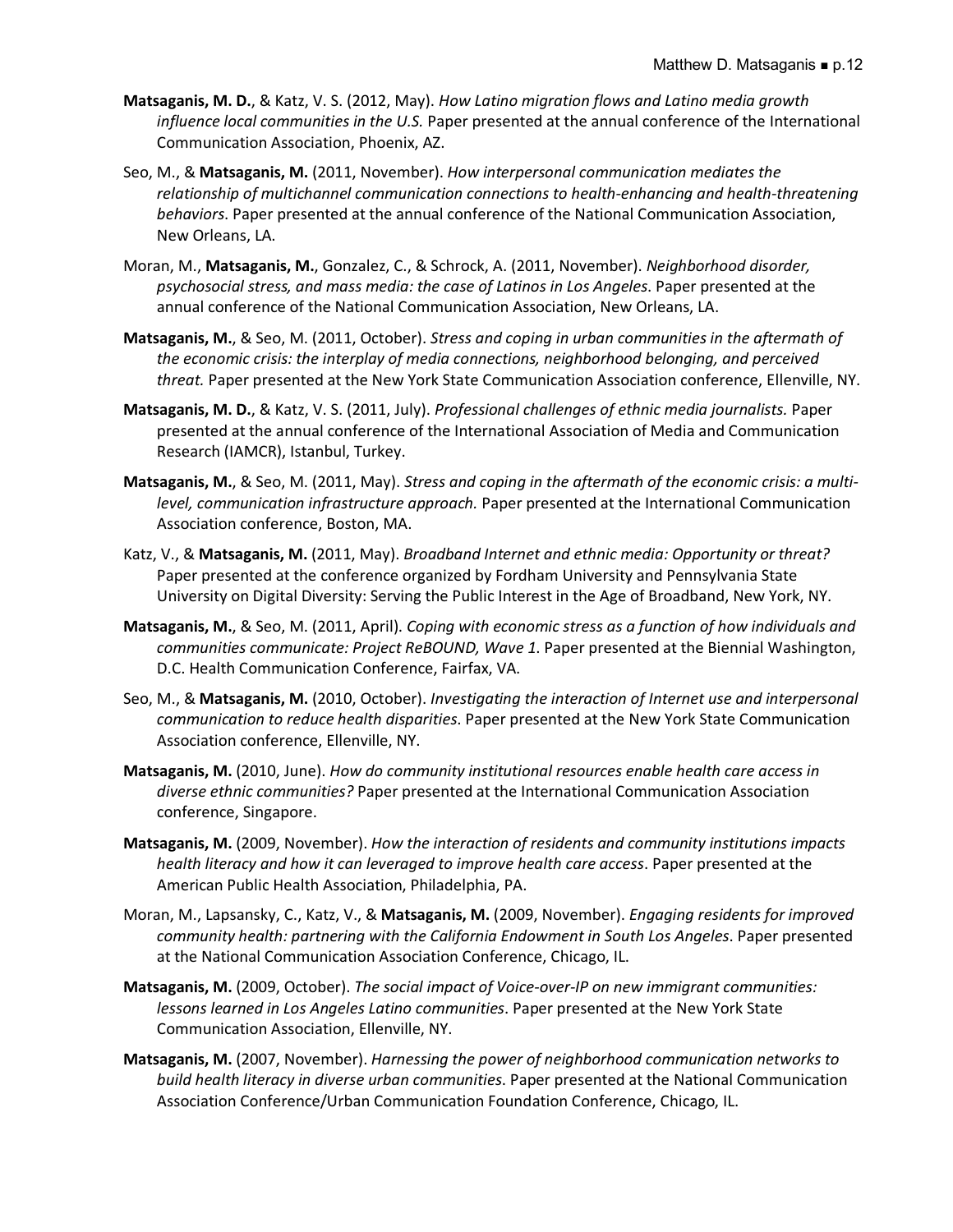- **Matsaganis, M. D.**, & Katz, V. S. (2007, October). *Ethnic media beyond the first generation: challenges and opportunities for sustainable growth*. Paper presented at the International Conference of the Union for Democratic Communications (UDC), Vancouver, Canada.
- Wilkin, H. A., Ball-Rokeach, S. J., **Matsaganis, M. D.**, & Cheong, P. H. (2007, June). *Comparing communication ecologies of geo-ethnic communities: How people stay on top of their community*. Paper presented at the Media Ecology Association Conference, Mexico City, Mexico.
- **Matsaganis, M.**, & Katz, V. (2007, February). *A communication ecology approach to understanding community media, place, and ethnicity*. Presented at the Association for Education in Journalism and Mass Communication (AEJMC) Midwinter Conference, Reno, NV.
- **Matsaganis, M.** (2006, June). *Towards a co-evolutionary theory of globalization*. Paper presented at the International Communication Association (ICA), Dresden, Germany.
- **Matsaganis, M.** (2006, June). *Neighborhood effects and the invisible motor of community change*. Paper presented at the International Communication Association (ICA) conference, Dresden, Germany.
- **Matsaganis, M.**, & Kanavou, A. (2006, June). *Negotiating peace-building through networks: The role of middle-level officials in the cases of Northern Ireland and Colombia.* Paper presented at the conference of the International Communication Association (ICA), Dresden, Germany.
- **Matsaganis, M.** (2005, May). *Power of issues and issues of power: An experimental study of the links between public agenda, media dependency relations, and threat*. Paper presented at the conference of the International Communication Association (ICA), New York, NY.
- **Matsaganis, M.** (2004, November). *The metamorphosis of the urban environment: Conceptualizing*  community space from a communication infrastructure perspective. Paper presented at the Urban Communication Pre-Conference, National Communication Association (NCA), Chicago, IL.
- **Matsaganis, M.** & Katz, V. S. (2004, November). *Piecing the puzzle together: A communication infrastructure perspective on the South Gate recall election*. Presented to the National Communication Association Annual Convention, Chicago, IL.
- Shumate, M., Bryant, A., Fulk, J., **Matsaganis, M.**, & Monge, P. (2004, November). *Task assignment in Transactive Memory*. Paper presented at the conference of the National Communication Association (NCA), Chicago, IL.
- Katz, V. S. & **Matsaganis, M.** (2004, May). *Storytelling for change: Mobilizing new immigrants for civic action.* Presented to the International Communication Association Annual Conference, New Orleans, LA.
- Katz, V. S. & **Matsaganis, M.** (2003, November). *Translating media literacy: Techniques for immigrant communities.* Presented to the National Communication Association Annual Convention, Miami, FL.
- **Matsaganis, M.** (2003, May). *Applying communication: Bridging the Saudi-American gap post-September 11.* Paper presented at the conference of the National Communication Association (NCA), Miami, FL.
- **Matsaganis, M.** (2003, April). *A case study of the Athens 2004 Olympic Exchange program.* Paper presented at the conference of the International Academy of Business Disciplines (IABD), Orlando, FL.
- **Matsaganis, M. D.**, Kanso, A. M., & Payne, J. G. (2003, April). *Crossing cultural stereotypes between Saudi Arabia and the USA.* Paper presented at the conference of the International Academy of Business Disciplines (IABD), Orlando, FL.
- Payne, G., & **Matsaganis, M. D.** (2002, November). *Emergence of leadership from the ashes of 9/11: Rudy Giuliani and George W. Bush.* Paper presented at the conference of the National Communication Association (NCA), New Orleans, LA.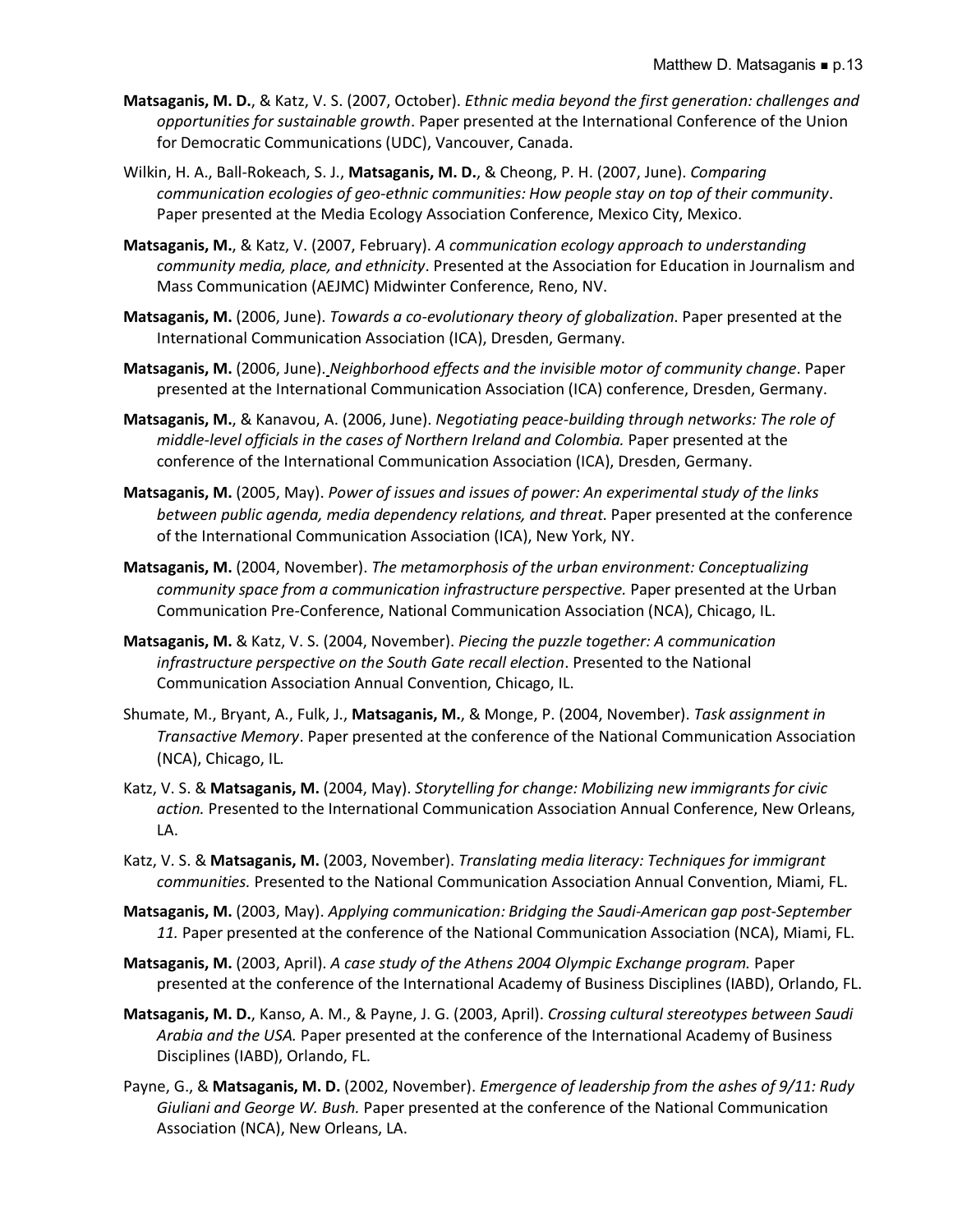- **Matsaganis, M.** (2002, April). *Fatal errors: The Mad Cow Disease (BSE) challenge. Britain, the European Union and an unfolding crisis.* Paper presented at the conference of the International Academy of Business Disciplines (IABD), Los Angeles, CA.
- **Matsaganis, M.** (2002, April). *The Treaty of Amsterdam: Analyzing and assessing the negotiations leading to the second phase of European Union evolution.* Paper presented at the conference of the International Academy of Business Disciplines (IABD), Los Angeles, CA.

# **INVITED PRESENTATIONS & TALKS**

- **Matsaganis, M. D.** (2017, April). *Communicative cities in the 21st century: The case of Greenville, South Carolina.* Vice President's Spotlight Panel. Southern States Communication Association (SSCA) annual conference, Greenville, SC.
- **Matsaganis, M. D.** (2016, December). *New York City's ethnic media in the digital age*. Presentation and discussion of key findings of the study funded by the Center for Community and Ethnic Media, at the CUNY Graduate School of Journalism, New York, NY.
- **Matsaganis, M. D.** (2016, April). *The communication infrastructure and well-being of communities: The roles of ethnic media (in the past and today).* Seminar on the "Future of Native radio, local narratives and networking communities: A meeting of broadcasters, advocates, researchers." Radcliffe Institute for Advanced Study, Harvard University.
- **Matsaganis, M.** (2016, February). *Diagnosing and transforming communication dynamics in urban communities.* Invited talk at the USC Annenberg School for Communication & Journalism, Los Angeles, CA.
- **Matsaganis, M.** (2015, October). Cities' communication infrastructure and well-being. Contribution to the workshop on *"The communicative city: Looking back and moving forward,"* convened by the Urban Communication Foundation, in collaboration with the University of Amsterdam, the City of Amsterdam, and local community organizations, Amsterdam, the Netherlands.
- **Matsaganis, M.** (2014, October). *Reaching and engaging communities through ethnic media*. Invited talk at the symposium on "Cross-Cultural Communication: How to be Heard," convened by the State of Connecticut's Department of Consumer Protection.
- **Matsaganis, M.** (2014, February). *Communication as a social determinant of health: Evidence from Los Angeles and New York.* Invited talk at the Center for Social-Demographic Analysis, University at Albany, State University of New York.
- **Matsaganis, M.** (2011, December). *Broadband adoption and Internet use among Latinos in the U.S.* Invited presentation at policy roundtable sponsored by the Time Warner Cable Research Program on Digital Communications, Washington, D.C.
- **Matsaganis, M.** (2010, March). *How does where we live and how we communicate impact our health?*  Invited talk at the Lewis Mumford Center, University at Albany, State University of New York.
- Ball-Rokeach, S., & **Matsaganis, M.** (2008, November). *Recreating global society in a global era: back to basics*. Presentation to the Knight Commission on the Information Needs of Communities in a Democracy and the Aspen Institute, Mountain View, CA.
- Payne, G., **Matsaganis, M. D.**, Kismyth-Schulte, S., & Ratzan, S. C. (2002). *Psychological aspects of decision making in the event of a radiological emergency.* Centers for Disease Control (CDC), Atlanta, GA.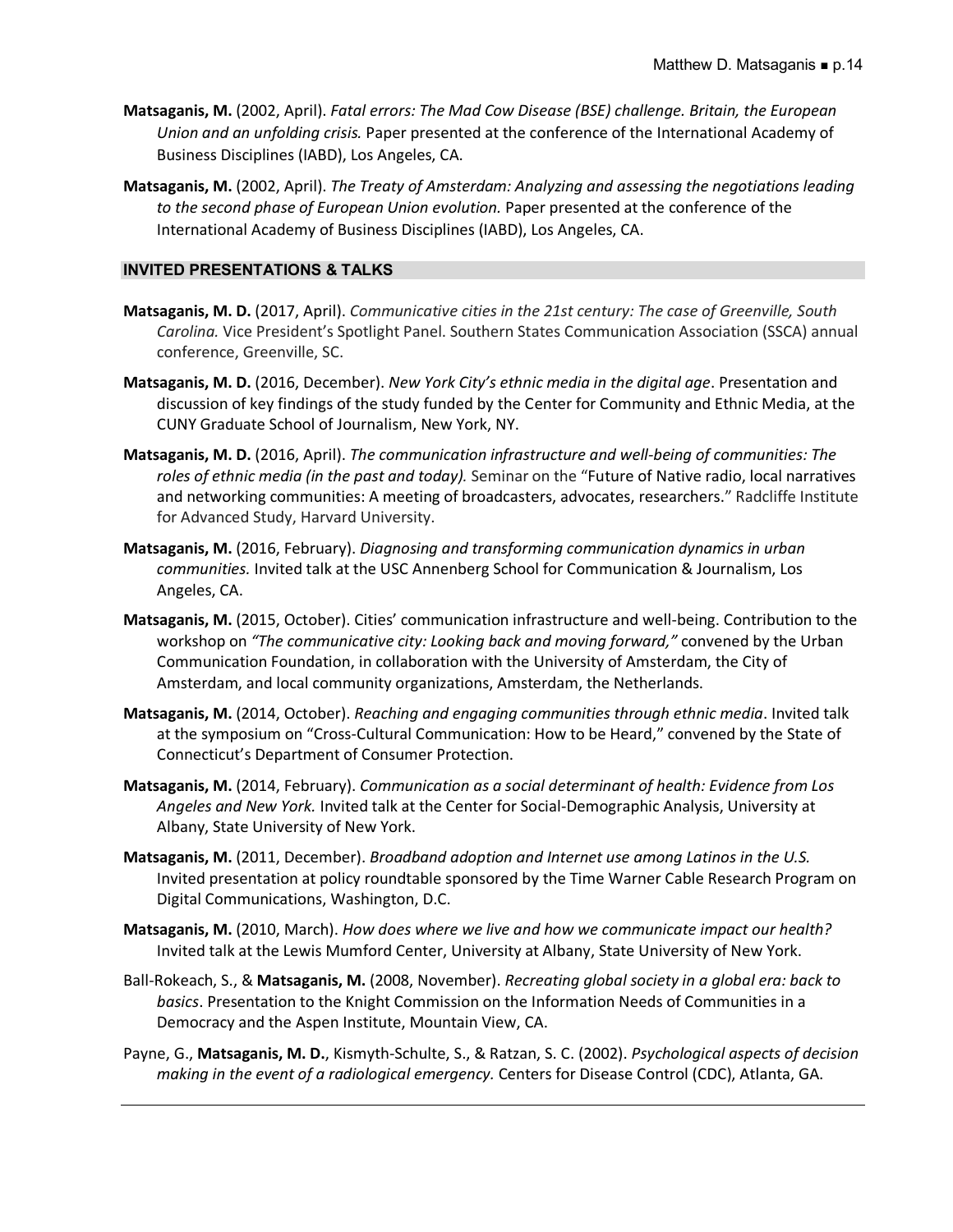# **Teaching (Courses taught regularly)**

# **I. GRADUATE LEVEL (M.A. and Ph.D.)**

# **Communication, Communities, and Health**

*Description:* Evidence of renewed interest in the study of how the places we live in impact our health can be found across many disciplines, ranging from sociology and public health to geography and economics. This course emphasizes the contributions of communication to this line of research. By the end of this course, students are able to (a) evaluate theoretical and methodological frameworks developed to address community health issues; (b) generate theory-driven research designs to address pressing health issues of communities in New York State, and (c) conduct formative research required to implement their research plans.

# **Health Literacy: Patients, Organizations, & Societies**

\*Available in traditional and blended/hybrid (online and in-class) formats. *Taught employing a Team-Based Learning [TBL] approach*

*Description:* In a society where the health system has grown increasingly complex and difficult to navigate, and where people may have instant access to information from multiple sources, health literacy has become a major issue. By the end of this course, students are able to: (a) Define health literacy, explain the key differences among the various ways in which the concept is used, and articulate why reducing health literacy-related disparities is important; (b) articulate the advantages and disadvantages of existing measures, and discuss challenges to improving assessment of health literacy; (c) explicate the factors that shape individuals' health literacy and discuss how it is implicated as a factor that shapes individuals' health; (d) articulate how health literacy is shaped by the many contexts in which individuals seek to address health-related concerns, including that of the family, of healthcare organizations, the communities in which they live, the societies of which they are part; and (e) critically review and evaluate campaigns, and interventions designed to address health literacy disparities.

# **Theories and Research in Organizational Communication**

*Description:* This course is designed to provide an overview of classical, contemporary, and emerging organizational communication theorizing. Readings and assignments are selected to demonstrate alternative frameworks for understanding organizational phenomena and processes, and to provide opportunities to apply these approaches to analyzing various situations, which individuals, groups, organizations, and populations of organizations face in the course of their everyday lives.

# **II. UNDERGRADUATE LEVEL**

# **Health Messages & Campaign Design**

*Description:* This course considers the design, implementation, and evaluation of public health communication programs that aim to influence the health-related behaviors of individuals, groups, and communities. The first part of the course reviews the theoretical foundations of public health communication campaigns, including key theories of health behavior change and communication theories that augment them. The second part introduces students to key planning and design considerations of successful public health communication campaigns. The third and final part of the course engages students with the versatile communication strategies and skills that health communication professionals employ routinely to influence people's health-related decisions and behaviors. Students gain first-hand experience with the process of designing a campaign to address an actual public health problem by completing a sequential set of individual assignments and group tasks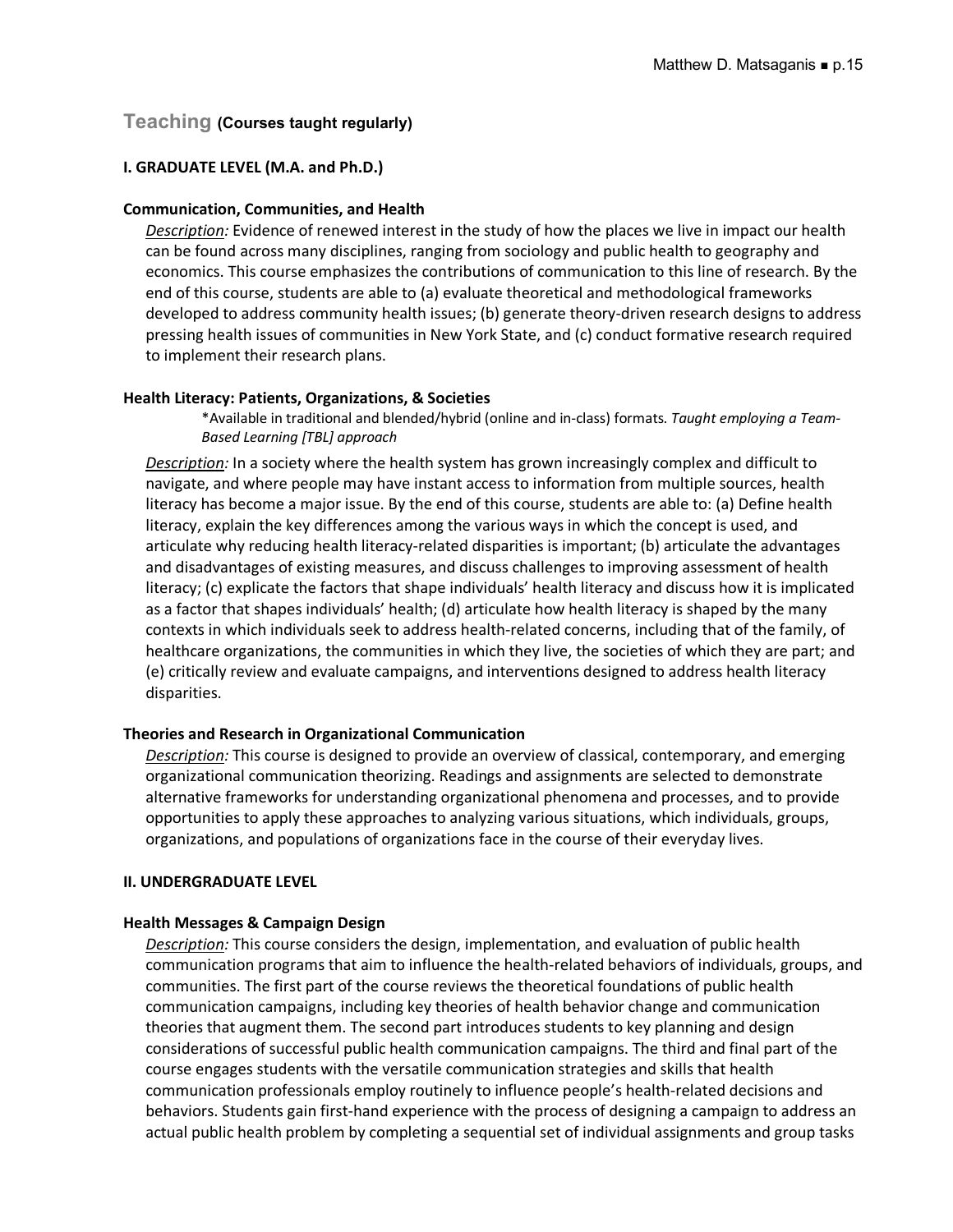### **Communication, Technology, & Health in 21st Century Cities**

\**Taught employing a Team-Based Learning [TBL] approach*

*Description:* Interest in how the cities we live in impact our health and well-being has intensified in the past 15 years across the social sciences and in communication more specifically. In this course students will be introduced to the relevant multidisciplinary literature, but will focus on how communication and technology shape urban residents' health. Additionally, students will work with the instructor and their peers in class to (a) identify pressing health-related issues that nearby urban communities are facing and (b) develop and propose research-based solutions. Specific topics that will be addressed in class include: the built environment and urban health, the health-related effects of climate change, smart cities and quality of life, the role of communication technologies in urban health, communication disparities and health inequalities, media and health, food deserts and urban food production, methods for diagnosing and addressing urban health challenges.

#### **Ethnic Media**

#### \**Course taught employing a Team-Based Learning [TBL] approach*

*Description*: This course explores how media produced by ethnic communities, for ethnic communities affect ongoing negotiations of identity, perceived lines of division between 'us' and 'others,' and how the production and consumption of ethnic media affects the character of the larger media and societal landscapes. Historical, policy, cultural, organizational, professional, social relations, community, migration, and globalization dimensions of the study of ethnic media will be addressed through readings, individual and group projects, as well as case studies from the U.S., Europe, Australia, and beyond.

### **Communication and Global Organizations**

\**Course taught in classroom and as a fully online course (employing a Team-Based Learning [TBL] approach)*

*Description*: Through a series of readings (including academic articles, research reports, and case studies), but also media content (whenever appropriate and possible), instructor and students investigate what globalization is and how it is transforming organizations across the world. The course is designed to enable students to understand why and how communication is a critical process through which these transformations are taking place. Students explore, for example, how new communication technologies have led to the emergence of network, virtual, and web organizations, and what the implications of these developments are for both organizations and the individuals that are part of them (e.g., as employees, clients). Additionally, students and instructor discuss how globalization is shaping the landscape not only of private sector organizations (that is, corporations), but also public sector organizations (e.g., government-related) and a growing number of non-governmental organizations (NGOs) and non-profits.

#### **III. GUEST LECTURES AT OTHER DEPARTMENTS AND UNIVERSITIES**

**Matsaganis, M. D.** (2016, February). *Ethnic media in the digital age*. Guest lecture at the Annenberg School for Communication & Journalism, University of Southern California.

**Matsaganis, M. D.** (2012, April). *Cultural competence and health literacy.* Guest lecture School of Public Health, Department of Health Policy, Management and Behavior, University at Albany, SUNY – Albany.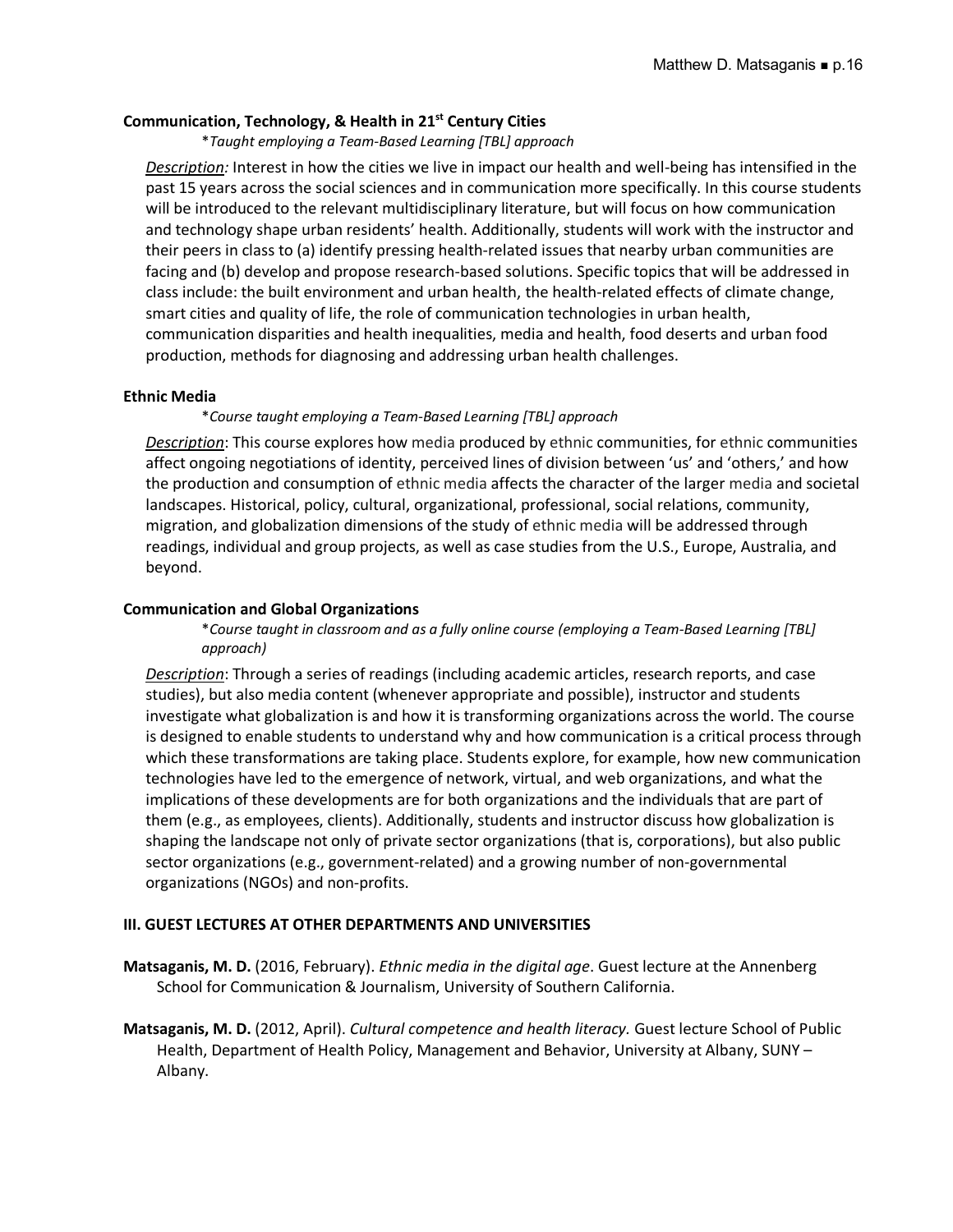**Matsaganis, M. D.** (2012, February). *Health literacy and communities.* School of Public Health, Department of Health Policy, Management and Behavior, University at Albany, SUNY – Albany

# **Academic Advisement**

# **Ph.D. students:** *Primary Advisor (Ph.D. Committee Chair)*

- § Crystal Brandow *(Graduated, Fall 2017, SUNY-Albany)*
- § Douglas Gazzale *(Rutgers University)*
- § Liang (Olyviah) He *(Ph.D. Candidate, SUNY-Albany)*
- § Hyerim Jo *(Ph.D. Candidate, SUNY-Albany)*
- § Mark LaVigne *(Graduated, Spring 2017)*
- § Yunmi Lee *(Ph.D. Candidate, SUNY-Albany)*

§ Muriel Scott *(Graduated, Spring 2014, SUNY-*

§ Shuang (Sunny) Zhao *(Ph.D. Candidate,* 

§ Chi Zhang *(Ph.D. Candidate, USC Annenberg* 

§ Xiaoke (Chuck) Yang *(SUNY-Albany)*

**Ph.D. students:** *Committee Member (Plan of Study, Comprehensive/Qualifying Exams, Dissertation)*

- § Jack Appleman *(SUNY-Albany)*
- § Mary Christiano *(SUNY-Albany)*
- § Alana Elia *(Ph.D. Candidate, SUNY-Albany)*
- § Roger Gans *(Graduated, Summer 2018, SUNY-Albany)*
- § Alison Romain *(SUNY-Albany)*

### **M.A. students:** *Primary Academic Advisor*

# *SUNY-Albany*

- § Sophia Abbasi *(Graduated, Spring 2012)*
- § Jason Bullett
- § Sarah Cho *(Graduated, Spring 2014)*
- David Coffey
- § Lin Dang *(Graduated, Fall 2012)*
- § Kasa Du *(Graduated, Spring 2015)*
- Jordan Flynn
- § Silena Gibson *(Graduated, Spring 2012)*
- § Mostafa Zaki Haider
- § Yushi Hong *(Graduated, Fall 2013)*
- § Michelle Kaplan
- § Mary Ellen Kelleher
- § Tobias Kilian *(Graduated, Spring 2012)*
- § Kaiyan Luo *(Graduated, Spring 2016)*
- § Dylan Lutz
- § Julie Maio *(Transferred to Illinois State Univ.)*
- Navar McLoud

*Albany)*

*SUNY Albany)*

- § Lingli Peng *(Graduated, Spring 2012)*
- § Yessenia Raposo *(Graduated, Spring 2014)*
- § Georgianna Rowe *(Graduated, Spring 2012)*
- § Daniel Wulff *(Graduated, Spring 2012)*
- § Xiaoke Chuck Yang *(Graduated, Spring 2010)*
- § Zhong Zheng *(Graduated, Spring 2016)*

**B.A. Honors College students:** *Thesis Supervisor*

#### *SUNY-Albany*

- 
- § Natasha Cooper *(Graduated, Spring 2013)* § Alana Johnson *(Graduated, Spring 2016)*

**Undergraduate students**

*School of Communication)* § Xin Zhou *(Ph.D. Candidate, SUNY-Albany)*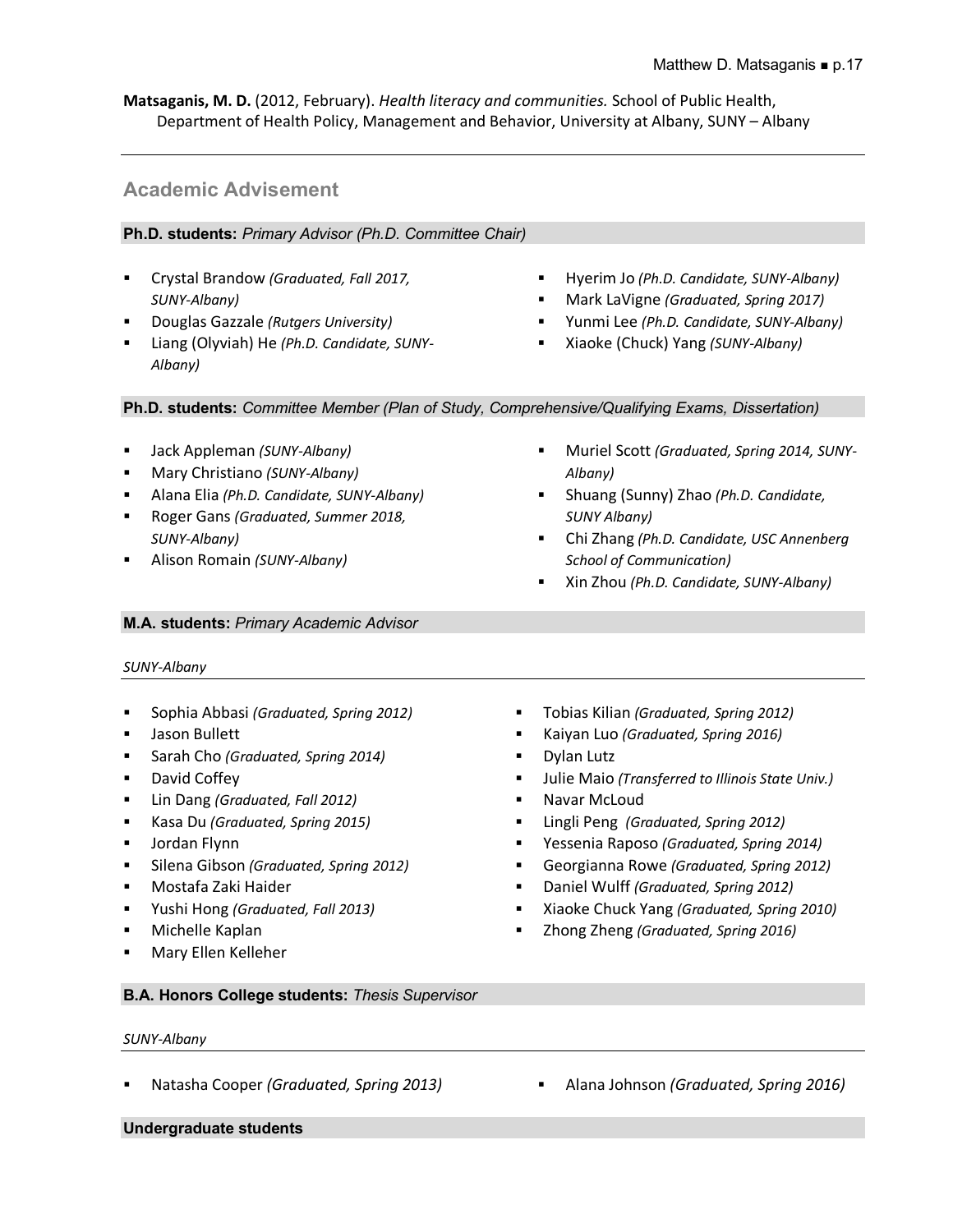§ *Served as the academic adviser for an average of 43 undergraduate Communication majors between 2010 and 2017.*

# **Service Activities**

**DEPARTMENT** *(Excluding academic advisement; see above)*

| 2019 (Spring) | Non-Tenure Track faculty review committee member, Department of Communication,<br>School of Communication & Information, Rutgers University                                                                                                                                                                                                                                                                                                                                                                                                                                                                                                                                                                                                                                                                                                                                                                                                                                                                                                                                                                                                                                                                                     |
|---------------|---------------------------------------------------------------------------------------------------------------------------------------------------------------------------------------------------------------------------------------------------------------------------------------------------------------------------------------------------------------------------------------------------------------------------------------------------------------------------------------------------------------------------------------------------------------------------------------------------------------------------------------------------------------------------------------------------------------------------------------------------------------------------------------------------------------------------------------------------------------------------------------------------------------------------------------------------------------------------------------------------------------------------------------------------------------------------------------------------------------------------------------------------------------------------------------------------------------------------------|
| 2018-Present  | Representative to the AAUP-AFT, Department of Communication,<br>School of Communication & Information, Rutgers University                                                                                                                                                                                                                                                                                                                                                                                                                                                                                                                                                                                                                                                                                                                                                                                                                                                                                                                                                                                                                                                                                                       |
| 2018 (Fall)   | Faculty search committee member, Department of Communication,<br>School of Communication & Information, Rutgers University                                                                                                                                                                                                                                                                                                                                                                                                                                                                                                                                                                                                                                                                                                                                                                                                                                                                                                                                                                                                                                                                                                      |
| 2017 (Fall)   | Faculty search committee member, Department of Communication,<br>School of Communication & Information, Rutgers University                                                                                                                                                                                                                                                                                                                                                                                                                                                                                                                                                                                                                                                                                                                                                                                                                                                                                                                                                                                                                                                                                                      |
| 2017 (Fall)   | Communication research committee member, Department of Communication,<br>School of Communication & Information, Rutgers University                                                                                                                                                                                                                                                                                                                                                                                                                                                                                                                                                                                                                                                                                                                                                                                                                                                                                                                                                                                                                                                                                              |
| 2016-2017     | Junior Faculty Mentor, Department of Communication, University at Albany, SUNY                                                                                                                                                                                                                                                                                                                                                                                                                                                                                                                                                                                                                                                                                                                                                                                                                                                                                                                                                                                                                                                                                                                                                  |
| 2015-2017     | Director of Undergraduate Studies,<br>Department of Communication, University at Albany, SUNY                                                                                                                                                                                                                                                                                                                                                                                                                                                                                                                                                                                                                                                                                                                                                                                                                                                                                                                                                                                                                                                                                                                                   |
|               | Contributions in this role include:<br>Participating in the development of a new Undergraduate Advisor position within<br>٠<br>the department to better serve over 600 undergraduate students, as well as hiring<br>and training a new staff member for this position.<br>Reviewing curriculum with colleagues in the department and with the College of<br>$\blacksquare$<br>Arts and Sciences, and developing initiatives to further improve department's<br>capacity to address existing and emerging needs (e.g., through online course and<br>program offerings, service learning opportunities).<br>Overseeing annual department efforts to assess student learning outcomes for<br>$\blacksquare$<br>both lower and upper level undergraduate courses.<br>Identifying and pursuing opportunities to develop articulation agreements<br>$\blacksquare$<br>between the department and two-year colleges in the broader region, in order to<br>develop clear paths to a B.A. degree for students and secure department's strong<br>enrollment in the longer-term.<br>Planning and organizing department's outreach and recruitment efforts in the<br>$\blacksquare$<br>context of established university events and beyond. |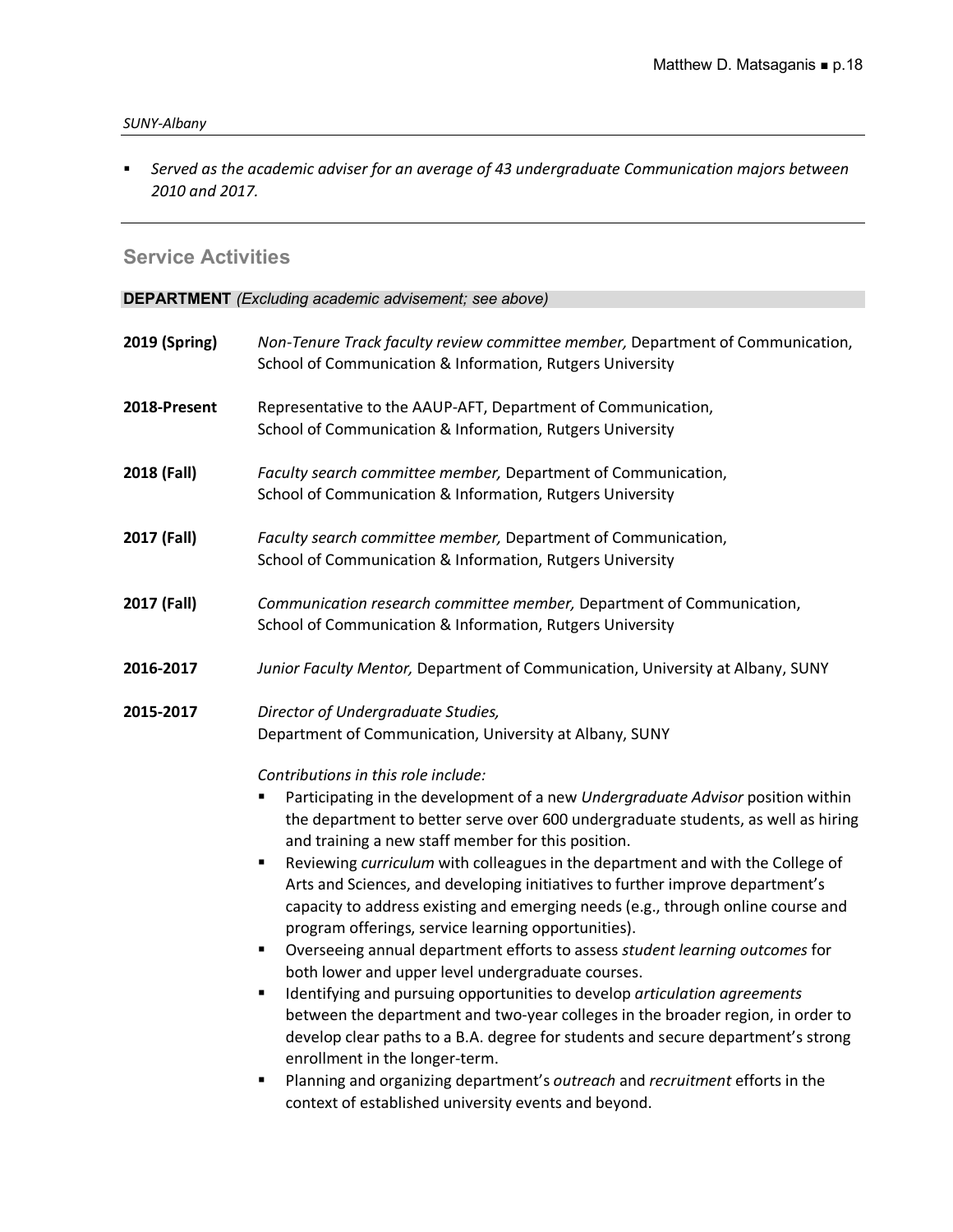|               | Developing strategies to improve retention among Communication and Journalism<br>٠<br>majors (e.g., through professional development events, featuring department<br>alumni and professionals in fields of interest to students).<br>Overseeing the development of an online orientation module for incoming<br>٠<br>Communication and Journalism majors. |
|---------------|-----------------------------------------------------------------------------------------------------------------------------------------------------------------------------------------------------------------------------------------------------------------------------------------------------------------------------------------------------------|
| 2010-2017     | Communication Department representative,<br>University at Albany, SUNY Commencement ceremonies                                                                                                                                                                                                                                                            |
| 2013-2015     | Communication Department representative,<br>College of Arts & Sciences (CAS) Faculty Council, University at Albany, SUNY                                                                                                                                                                                                                                  |
| 2013-2014     | Member, Graduate Admissions Committee, Department of Communication,<br>University at Albany, SUNY                                                                                                                                                                                                                                                         |
| 2013-2014     | Committee Chair,<br>Graduate Student in Communication Research Award Committee Member,<br>Communication Department, University at Albany, SUNY                                                                                                                                                                                                            |
| 2012-2013     | Faculty coordinator, Department Pro-Seminar series<br>Communication Department, University at Albany, SUNY                                                                                                                                                                                                                                                |
| 2012          | Assisted with the re-design of the Department's Web site<br>Communication Department, University at Albany, SUNY                                                                                                                                                                                                                                          |
| 2010-2013     | Member, Richard W. Wilkie Award for the Outstanding Undergraduate in<br>Communication Committee; Department of Communication, University at Albany                                                                                                                                                                                                        |
|               | <b>SCHOOL/COLLEGE &amp; UNIVERSITY</b>                                                                                                                                                                                                                                                                                                                    |
| 2019 (Spring) | Advisory Committee on Appointments & Promotion (A&P), member,<br>School of Communication & Information, Rutgers University                                                                                                                                                                                                                                |
| 2017-2018     | Committee member and coordinator; Ad-hoc committee for the development<br>of an MA program in Health Communication, School of Communication & Information,<br><b>Rutgers University</b>                                                                                                                                                                   |
| 2016          | Reviewer of grant applications; Presidential Innovation Fund for Research and<br>Scholarship, University at Albany, SUNY                                                                                                                                                                                                                                  |
| 2016          | Guest speaker on panel on "Taking Charge of Your Career by Getting the Mentoring<br>You Need," offered through the "Tenure Trek" program for junior,<br>pre-tenure faculty members at SUNY - Albany.                                                                                                                                                      |
| 2014          | Reviewer, University at Albany, SUNY's revised Guidelines for Promotion & Tenure                                                                                                                                                                                                                                                                          |
| 2013-2015     | Department representative, College of Arts & Sciences Faculty Council<br>Convener, Academic Programs Committee (APC) of the CAS Faculty Council                                                                                                                                                                                                           |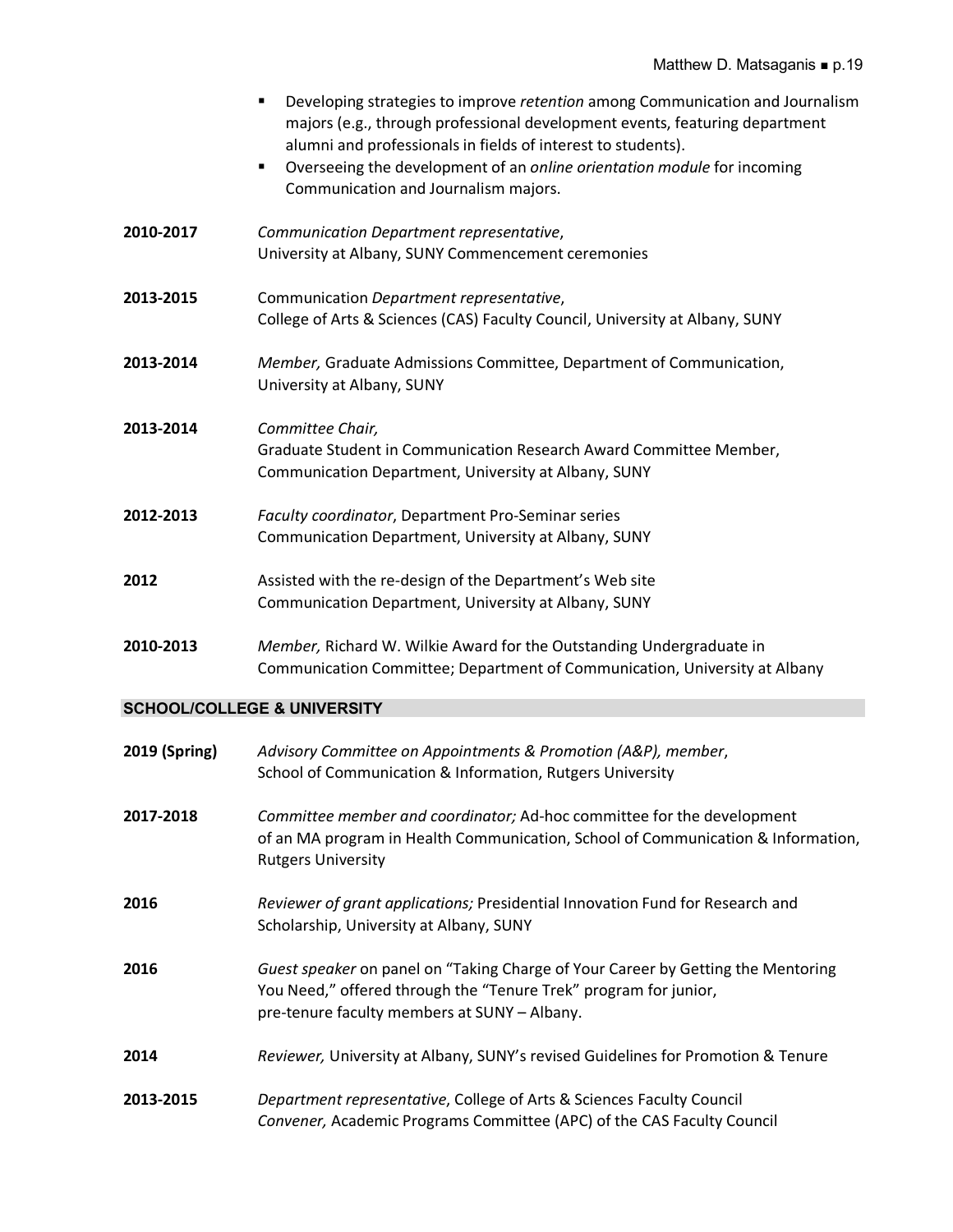| 2011-2015 | Member, University Advisory Committee for Campus Security (ACCS)                                                                                                    |
|-----------|---------------------------------------------------------------------------------------------------------------------------------------------------------------------|
| 2010-2013 | Non-Councilor, College of Arts & Sciences Faculty Council,<br>Academic Support Committee (ASC)                                                                      |
| 2012-2013 | Non-Councilor, College of Arts & Sciences Faculty Council,<br>Academic Programs Committee (APC)                                                                     |
| 2010      | Guest speaker<br>Panel on professional development and the academic job search,<br>Institute for Teaching and Learning and Academic Leadership (ITLAL), SUNY-Albany |
| 2010      | Steering Committee, Member: Future Faculty Leadership Council, University at Albany                                                                                 |
| 2009      | Guest speaker<br>Panel on professional development and the academic job search,<br>Institute for Teaching and Learning and Academic Leadership (ITLAL), SUNY-Albany |

# **SERVICE TO THE PROFESSION**

| 2018         | Scientific Advisory Board member; International conference on "Tackling multiple<br>discrimination in Greece: delivering equality through active participation and enabling<br>policy interventions" (Program JUST/2015/RDIS/AG/DISC9507; sponsored by<br>the Rights, Equality and Citizenship [REC] Program of the European Union, as well as<br>academic and research organizations from Greece and Spain.                                                                                                                                                                   |
|--------------|--------------------------------------------------------------------------------------------------------------------------------------------------------------------------------------------------------------------------------------------------------------------------------------------------------------------------------------------------------------------------------------------------------------------------------------------------------------------------------------------------------------------------------------------------------------------------------|
| 2016-2018    | Committee Member; International Communication Association<br>James W. Carey Research in Urban Communication Award                                                                                                                                                                                                                                                                                                                                                                                                                                                              |
| 2008-Present | Ad hoc journal manuscript reviewer<br>Asian Journal of Communication; Athens Journal of Mass Media & Communications;<br>Communication Methods and Measures; Communication Research, Health<br>Communication; Health Education & Behavior; InMedia (French, online academic<br>journal); International Journal of Communication; Journal of Applied Communication<br>Research; Journal of Business Ethics; Journal of Communication; Journal of Health<br>Communication; Journal of Information Policy; Journalism: Theory, Practice, &<br>Criticism; Society and Mental Health |
| 2002-Present | Manuscript Reviewer: Health Communication Division (International Communication<br>Association), Mass Communication Division (International Communication<br>Association), Political Communication Division (National Communication Association)                                                                                                                                                                                                                                                                                                                               |
| 2016         | Grant Reviewer; Ralph E. Powe, Jr. Junior Faculty Enhancement Award Program, ORAU                                                                                                                                                                                                                                                                                                                                                                                                                                                                                              |
| 2013-2014    | Committee Chair; International Communication Association<br>James W. Carey Research in Urban Communication Award                                                                                                                                                                                                                                                                                                                                                                                                                                                               |
| 2013         | <b>Book Manuscript Reviewer: Polity Press</b>                                                                                                                                                                                                                                                                                                                                                                                                                                                                                                                                  |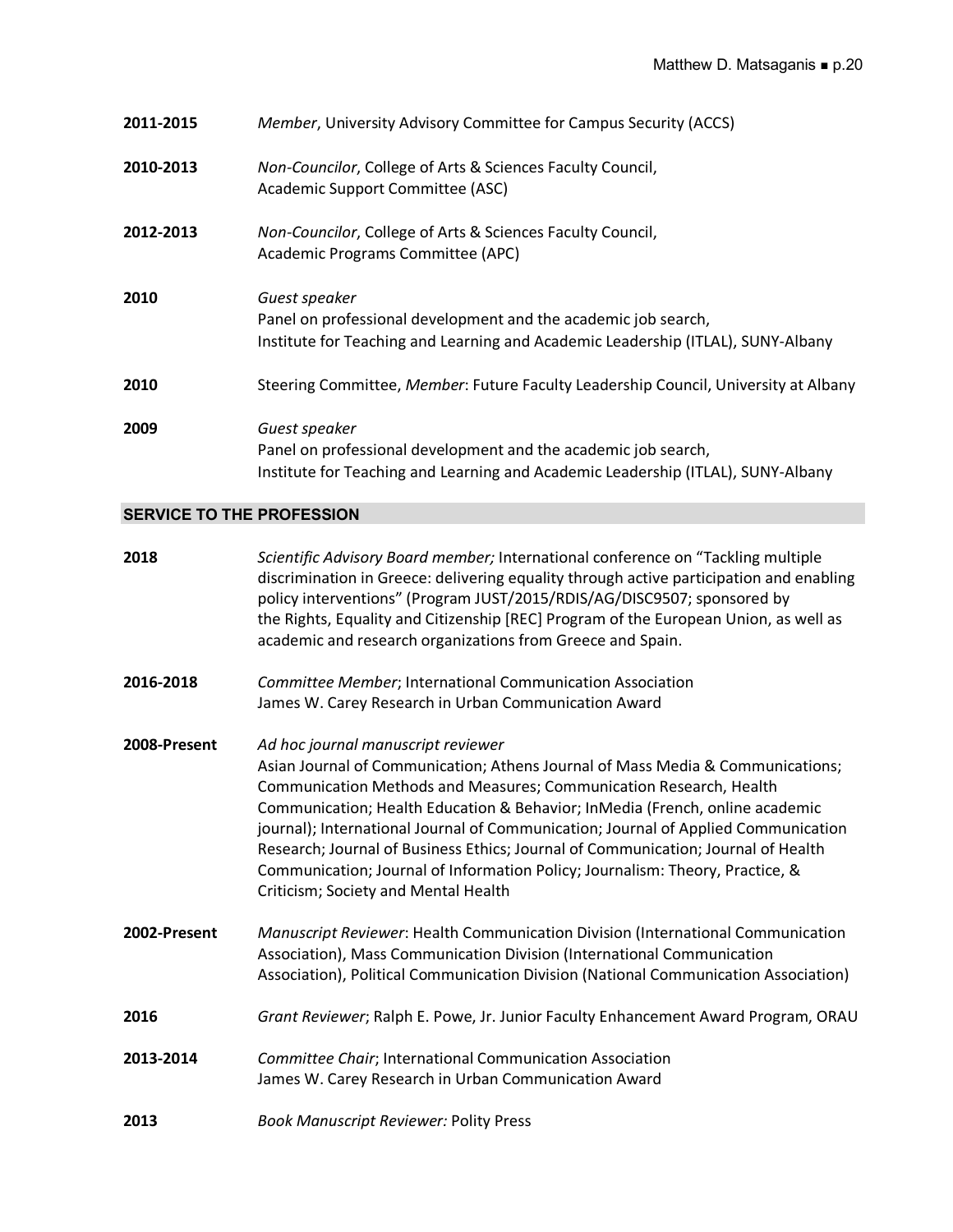**2011-2013** *Committee Member*; International Communication Association James W. Carey Research in Urban Communication Award

### **SERVICE TO THE BROADER COMMUNITY**

| 2019         | Reviewer of scholarship applications submitted to the Fulbright Foundation<br>for 2019-2020.                                                                                                                                                                                                                                                                                                                                                                                                                                                                                                                                                                                                                                                                                                                                                                                                                                                                                                                               |
|--------------|----------------------------------------------------------------------------------------------------------------------------------------------------------------------------------------------------------------------------------------------------------------------------------------------------------------------------------------------------------------------------------------------------------------------------------------------------------------------------------------------------------------------------------------------------------------------------------------------------------------------------------------------------------------------------------------------------------------------------------------------------------------------------------------------------------------------------------------------------------------------------------------------------------------------------------------------------------------------------------------------------------------------------|
| 2016         | Consulted on the agenda and actively participated in the two-day seminar for<br>broadcast media professionals, advocates, and researchers on the Future of Native<br>Radio: Local Narratives and Networking Communities (organized by and held at the<br>Radcliffe Institute for Advanced Study, Harvard University)                                                                                                                                                                                                                                                                                                                                                                                                                                                                                                                                                                                                                                                                                                       |
| 2010-Present | Board of Directors, Member; Urban Communication Foundation<br>(Third term: 2016-2019)                                                                                                                                                                                                                                                                                                                                                                                                                                                                                                                                                                                                                                                                                                                                                                                                                                                                                                                                      |
|              | Contributions in this role include:<br>Leading/Co-leading the organization of multiple pre-conferences on urban<br>٠<br>communication in the context of annual National Communication Association and<br>International Communication Association conventions, bringing together<br>academics, practitioners, community organizations, and policymakers.<br>Co-developing the Foundation's White Paper Program, developing the call for<br>$\blacksquare$<br>applications for the 2014 Program focused on Communication and Health<br>Disparities in Urban Communities, and administering the 2014 program.<br>Researchers affiliated with academic institutions, but also researchers and<br>professionals affiliated with non-profit organizations are eligible to apply.<br>Co-developing an initiative through which the foundation would broker<br>$\blacksquare$<br>relationships between a network of researchers and communities (community<br>organizations and/or policymakers) to address pressing local issues. |
| 2010         | Community Health Assessment, Columbia County, New York, applying the Mobilizing<br>for Action through Planning and Partnership (MAPP) model                                                                                                                                                                                                                                                                                                                                                                                                                                                                                                                                                                                                                                                                                                                                                                                                                                                                                |
| 2007-2009    | Advisory Board, Member: Urban Communication Foundation                                                                                                                                                                                                                                                                                                                                                                                                                                                                                                                                                                                                                                                                                                                                                                                                                                                                                                                                                                     |
| 2005         | Consulting (pro bono): AIDS Project Los Angeles (APLA) - Research & Evaluation Core.                                                                                                                                                                                                                                                                                                                                                                                                                                                                                                                                                                                                                                                                                                                                                                                                                                                                                                                                       |

# **Media Coverage (Selected)**

Greek National Public Radio 1 (ERT 1) (2018, May). The Greek economic crisis and its health effects.

Lybarger, J. (2018, May). An Afghan variety show on the Bay. *Pacific Standard.* Retrieved from https://psmag.com/magazine/an-afghan-variety-show

Ghoshal, D. (2014, June). Newspapers that aren't dying. *The Atlantic.* Retrieved from https://www.theatlantic.com/business/archive/2014/06/newspapers-that-arent-dying/373492/